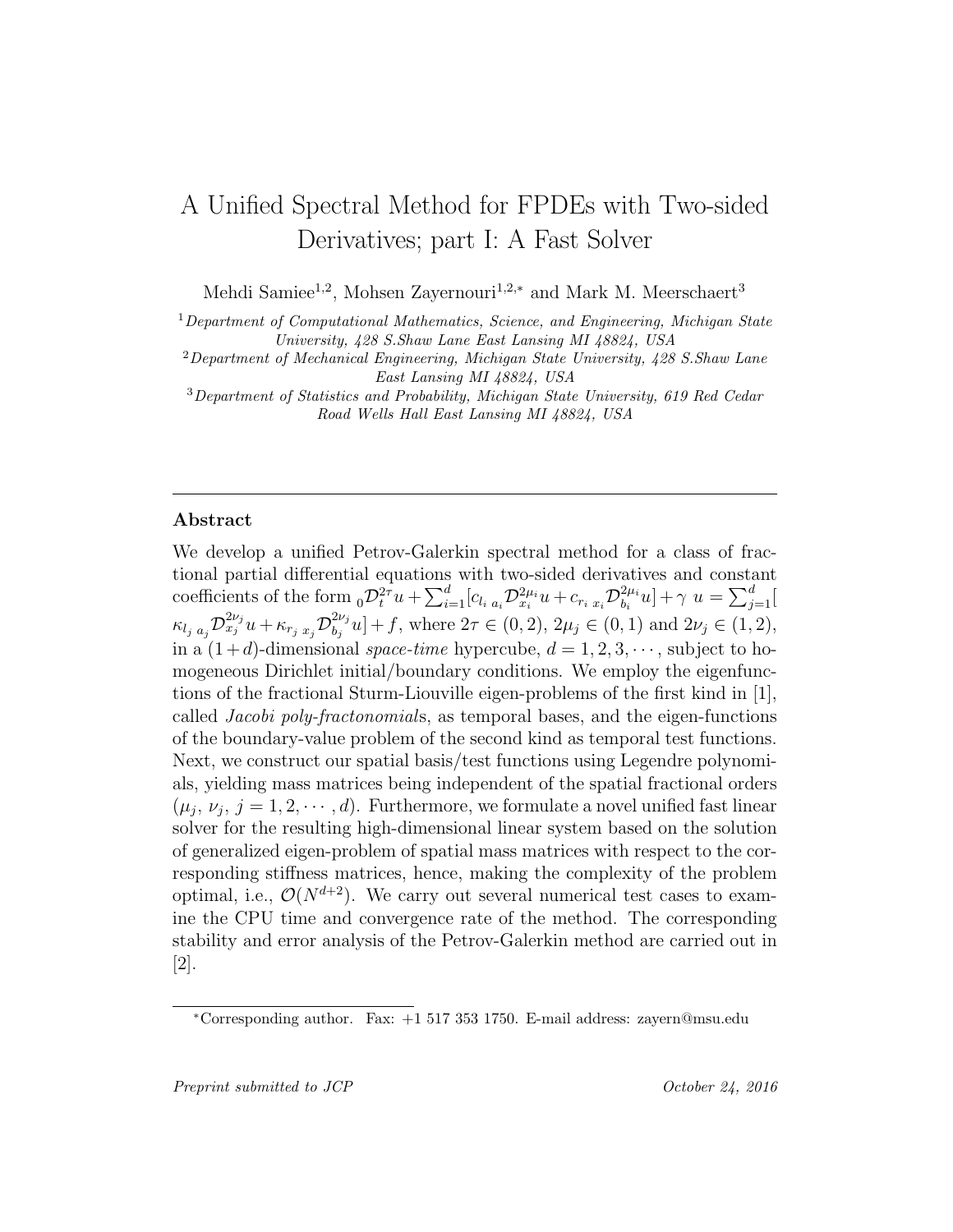Keywords: Anomalous transport, high-dimensional FPDEs, diffusion-to-wave dynamics, Jacobi poly-fractonomial, Legendre polynomials, unified fast solver, spectral convergence

# 1. Introduction

Fractional calculus seamlessly generalizes the notion of standard integerorder calculus to its fractional-order counterpart, leading to a broader class of mathematical models, namely fractional ordinary differential equations (FODEs) and fractional partial differential equations (FPDEs) [3, 4, 5, 6, 7]. Such non-local models appear as tractable mathematical tools to describe anomalous transport, which manifests in memory-effects, non-local interactions, power-law distributions, sharp peaks, and self-similar structures [8, 4, 9, 10]. Although anomalous, such phenomena are observed in a range of applications e.g., bioengineering [11, 12, 13, 14], turbulent flows [15, 16, 17, 18, 19], porous media [20, 21, 22], viscoelastic materials [23].

Due to their history dependence and non-local character, the discretization of such problems becomes computationally challenging. Numerical methods, developed to discretize FPDEs, can be categorized in two major classes: i) local methods, e.g., finite difference method (FDM), finite volume method (FVM), and finite element method (FEM), and ii) global methods, e.g., single and multi-domain spectral methods (SM).

Local schemes have been studied extensively in the literature. Lubich introduced the discretized fractional calculus within the spirit of FDM [24]. Sugimoto employed a FDM scheme for approximating fractional Burger's equation [25, 26]. Meerschaert and Tadjeran [27] developed finite difference approximations to solve one-dimensional advection-dispersion equations with variable coefficients on a finite domain. Tadjeran and Meerschaert [28] employed a practical alternating directions implicit (ADI) method to solve a class of fractional partial differential equations with variable coefficients in bounded domain. Hejazi et al., [29] developed a finite-volume method utilizing fractionally shifted grunwald formula for the fractional derivatives for space-fractional advection-dispersion equation on a finite domain. To solve the two-dimensional two-sided space-fractional convection diffusion equation, Chen and Deng [30] proposed a practical alternating directions implicit method. Zeng et al., [31] constructed a finite element method and a multistep method for unconditionally stable time-integration of sub-diffusion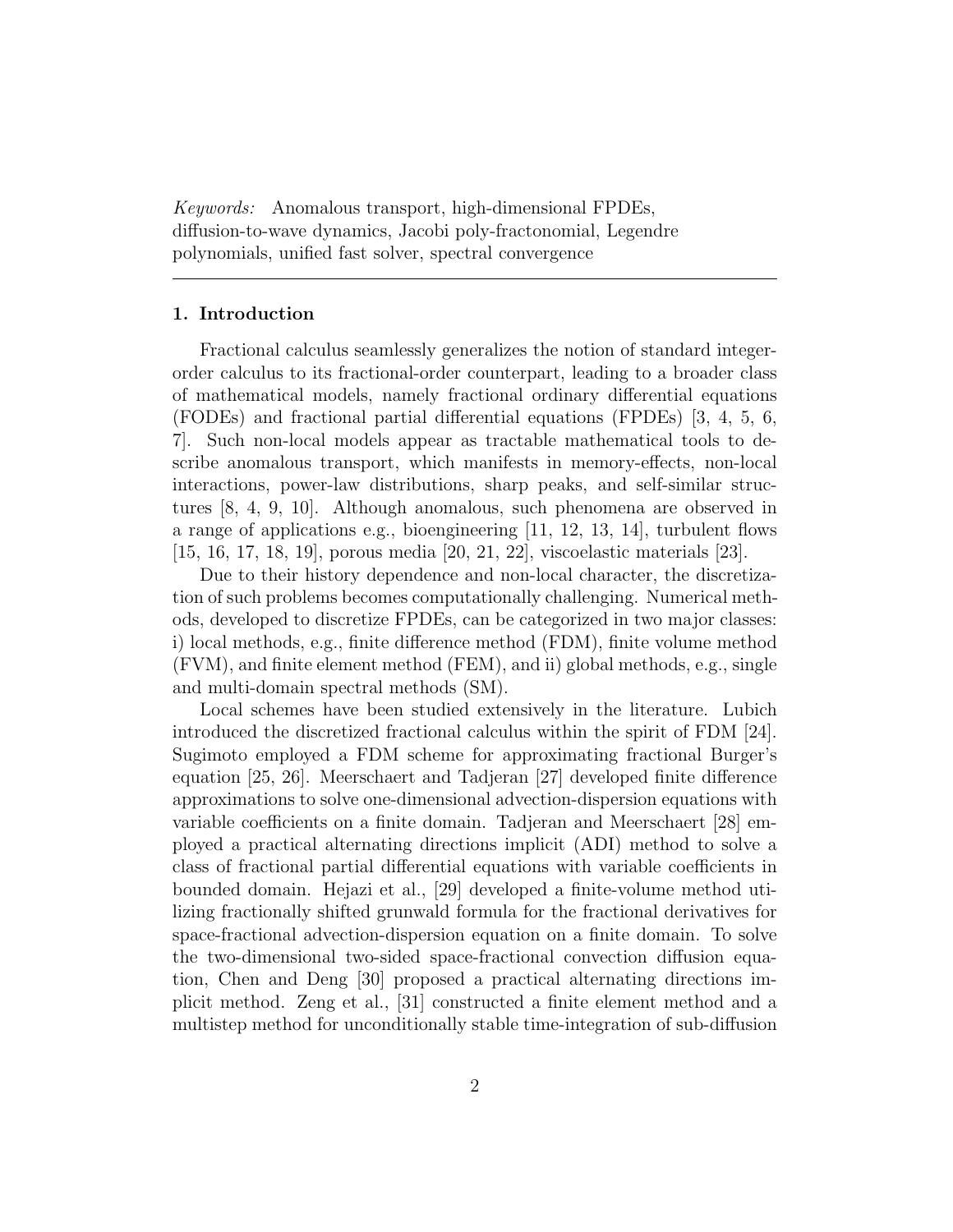problem. In addition, Zhao et al., developed second-order FDM for the variable-order FPDEs in [32]. Li et al., [33] proposed an implicit finite difference scheme for solving the generalized time-fractional Burger's equation. Recently, Feng et al., [34] proposed a second-order Crank-Nicolson scheme to approximate the Riesz space-fractional advection-dispersion equations (FADE). Moreover, two compact non-ADI FDMs have been proposed for the high-dimensional time-fractional sub-diffusion equation by Zeng et al., [35]. Recently, Zayernouri and Matzavinos [36] have developed an explicit fractional adams/Bashforth/Moulton and implicit fractional Adams-Moulton finite difference methods, applicable to high-order time-integration of nonlinear FPDEs and amenable for formulating implicit/explicit (IMEX) splitting methods.

Regarding global methods, Sugimoto [25, 26] used Fourier SM in a fractional Burger's equation. Shen and Wang [37] constructed a set of Fourierlike basis functions for Legendre-Galerkin method for non-periodic boundary value problems and proposed a new space-time spectral method. Sweilam et al., [38] considered Chebyshev Pseudo-spectral method for solving onedimensional FADE, where the fractional derivative is described in Caputo sense. Chen et al., [39] developed an approach for high-order time integration within multi-domain setting for time-fractional diffusion equations. Mokhtary developed a fully discrete Galerkin method to numerically approximate initial value fractional integro-differential equations [40].

Moreover, Zayernouri and Karniadakis [1, 41] introduced a new family of basis/test functions, called (tempered)Jacobi poly-fractonomials, known as the explicit eigenfunctions of (tempered) fractional Strum-Liouville problems in bounded domains of the first and second kind. Following this new spectral theory, they have developed a number of single- and multi-domain spectral methods [42, 43, 44, 45, 46]. Recently, Dehghan et al. [47], employed a Galerkin finite element and interpolating element free Galerkin methods for full discretization of the fractional diffusion-wave equation. They [48] also introduced a full discretization of time-fractional diffusion and wave equations using meshless Galerkin method based on radial basis functions. Zaho et al., [49] developed a spectral method for the tempered fractional diffusion equations (TFDEs) using the generalized Jacobian functio [50]. Mao and Shen [51] developed Galerkin spectral methods for solving multi-dimensional fractional elliptic equations with variable coefficients.

The main contribution of the present work is to construct a unified Petrov-Galerkin spectral method and a unified fast solver for the weak form of linear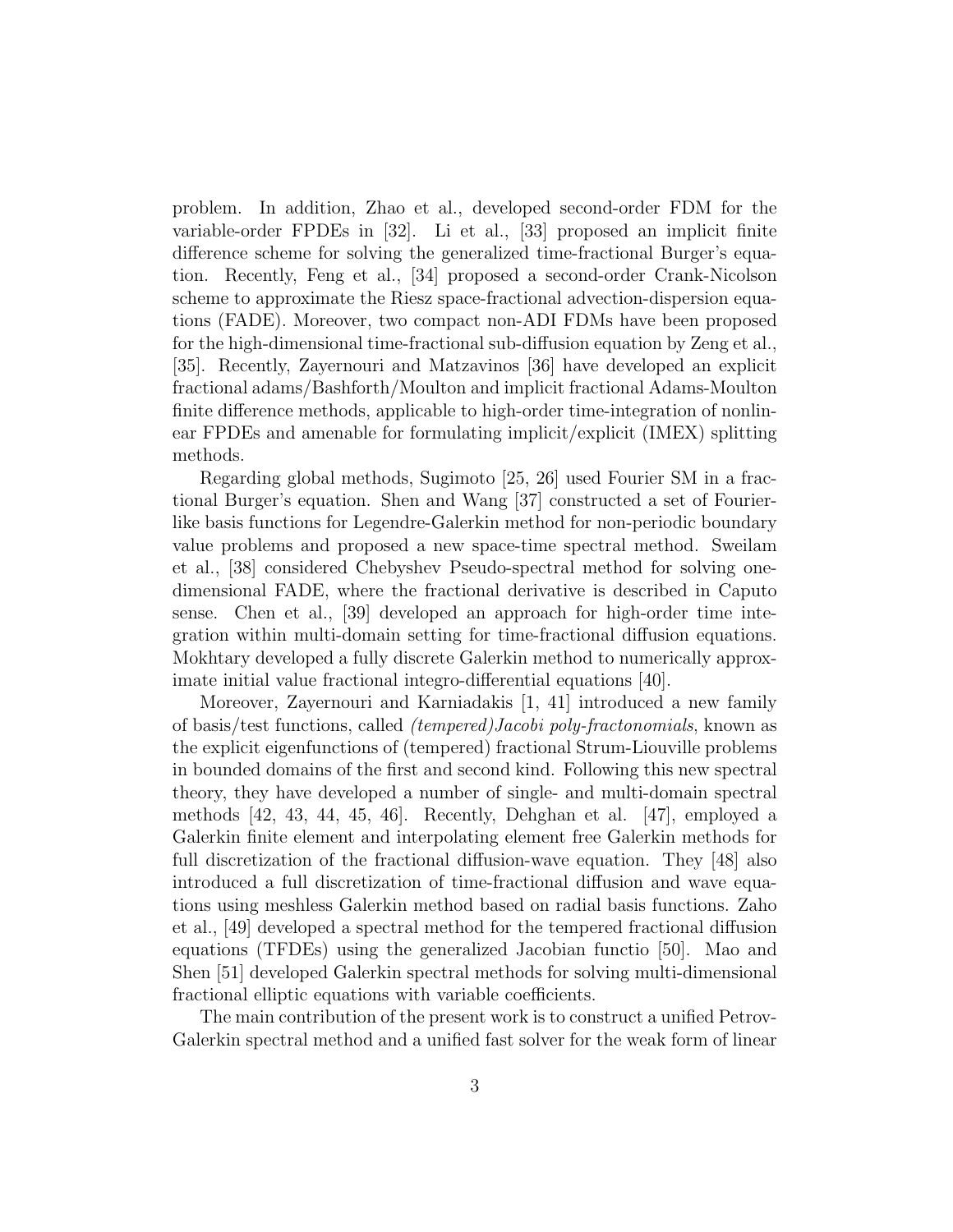FPDEs with constant coefficients in  $(1+d)$  dimensional space-time hypercube of the form

$$
{}_{0}\mathcal{D}_{t}^{2\tau}u + \sum_{i=1}^{d} [c_{l_{i} a_{i}}\mathcal{D}_{x_{i}}^{2\mu_{i}}u + c_{r_{i} a_{i}}\mathcal{D}_{b_{i}}^{2\mu_{i}}u] = \sum_{j=1}^{d} [\kappa_{l_{j} a_{j}}\mathcal{D}_{x_{j}}^{2\nu_{j}}u + \kappa_{r_{j} a_{j}}\mathcal{D}_{b_{j}}^{2\nu_{j}}u] - \gamma u + f,
$$
\n(1)

where  $2\mu_i \in [0, 1], 2\nu_i \in [1, 2],$  and  $2\tau \in [0, 2]$  subject to Dirichlet initial and boundary conditions, where  $i = 1, 2, ..., d$ . Compared to FPDEs considered in [45], here, we include an additional advection term that allows (1) to also include the fractional advection-dispersion equation (FADE). We employ the Jacobi poly-fractonomials as temporal basis/test functions and Legendre polynomials as spatial basis/test functions. We develop a new general fast linear solver based on the eigenpairs of the corresponding temporal mass and the spatial matrices with respect to the temporal stiffness and spatial mass matrices, respectively. In  $[2]$ , we perform the corresponding discrete stability and error analyses of the PG method along with several verifying numerical tests.

The outline of this paper is as follows: in section 2, we introduce some preliminary results from fractional calculus. In section 3, we present the mathematical formulation of the spectral method in a  $(d+1)$  dimensional space, which leads to the generalized Lyapunov equations. In section 4, we develop a unified fast linear solver and obtain the closed-form solution in terms of the genralized eigenvalues and eigenvectors of the corresponding mass and stiffness matrices. In section 5, the performance of the PG method is examined via several numerical simulations for low-to- high dimensional problems with smooth and non-smooth solutions.

#### 2. Preliminaries on Fractional Calculus

Here, we obtain some basic definitions from fractional calculus [4, 45]. Denoted by  $_{a}\mathcal{D}_{x}^{\nu}g(x)$  is the left-sided Reimann-Liouville fractional derivative of order  $\nu$  in which  $g(x) \in C^n[a, b]$ , defined as:

$$
{}_{a}^{RL} \mathcal{D}_{x}^{\nu} g(x) = \frac{1}{\Gamma(n-\nu)} \frac{d^{n}}{dx^{n}} \int_{a}^{x} \frac{g(s)}{(x-s)^{\nu+1-n}} ds, \quad x \in [a, b], \tag{2}
$$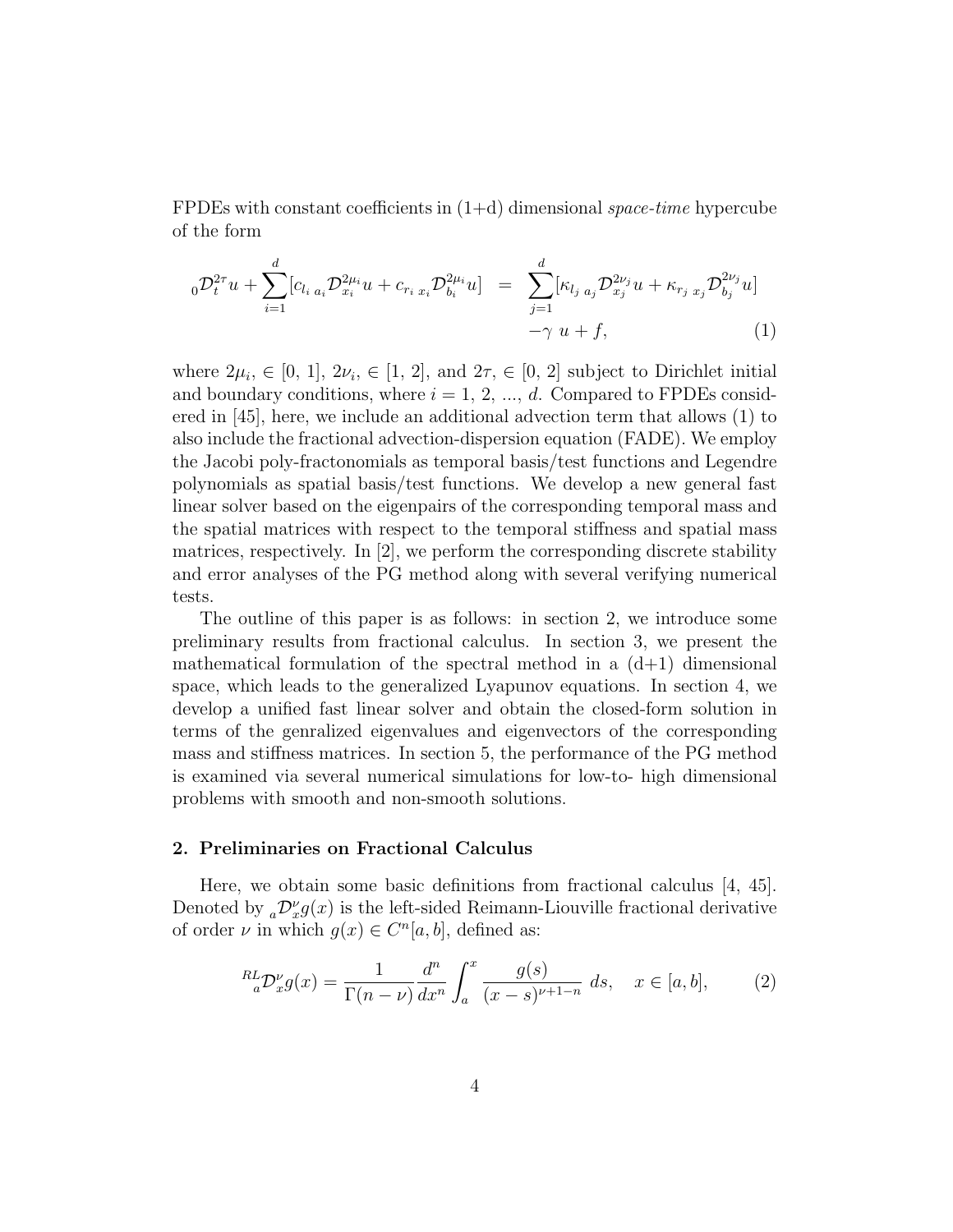where Γ represents the Euler gamma function. The corresponding right-sided Reimann-Liouville fractional derivative of order  $\nu$ ,  $\mathcal{D}_{b}^{\nu}g(x)$ , is given by

$$
{}_{x}^{RL} \mathcal{D}_{b}^{\nu} g(x) = \frac{1}{\Gamma(n-\nu)} (-1)^{n} \frac{d^{n}}{dx^{n}} \int_{x}^{b} \frac{g(s)}{(s-x)^{\nu+1-n}} ds, \quad x \in [a, b]. \tag{3}
$$

In (2) and (3), as  $\nu \to n$ , the fractional derivatives tend to the standard *n*-th order derivative with respect to x. We recall from [52] that the following link between the Reimann-Liouville and Caputo fractional derivatives, where

$$
{}_{a}^{Rl}D_{x}^{\mu}f(x) = \frac{f(a)}{\Gamma(1-\mu)(x-a)^{\mu}} + {}_{a}^{C}D_{x}^{\mu}f(x)
$$
(4)

$$
{}_{x}^{Rl}D_{b}^{\mu}f(x) = \frac{f(b)}{\Gamma(1-\mu)(b-x)^{\mu}} + {}_{x}^{C}D_{b}^{\mu}f(x), \qquad (5)
$$

where

$$
{}_{a}^{C} \mathcal{D}_{x}^{\mu} f(x) = \frac{1}{\Gamma(n-\nu)} \int_{a}^{x} \frac{g^{(n)}(s)}{(x-s)^{\nu+1-n}} ds, \quad x \in [a, b], \tag{6}
$$

$$
{}_{x}^{C} \mathcal{D}_{b}^{\mu} f(x) = \frac{(-1)^{n}}{\Gamma(n-\nu)} \int_{x}^{b} \frac{g^{(n)}(s)}{(x-s)^{\nu+1-n}} ds, \quad x \in [a, b], \tag{7}
$$

In (4) and (5),  ${}_{a}^{RL}D_x^{\nu}g(x) = {}_{a}^{C}D_x^{\nu}g(x) = {}_{a}D_x^{\nu}g(x)$  when homogeneous Dirichlet initial and boundary conditions are enforced.

To analytically obtain the fractional differentiation of our basis function, we employ the following relations [1] as:

$$
{}_{-1}^{RL} \mathcal{I}_{x}^{\mu} \{(1+x)^{\beta} P_{n}^{\alpha,\beta}(x)\} = \frac{\Gamma(n+\beta+1)}{\Gamma(n+\beta+\mu+1)} \left(1+x\right)^{\beta+\mu} P_{n}^{\alpha-\mu,\beta+\mu}(x),\tag{8}
$$

and

$$
{}^{RL}_{x} \mathcal{I}_{1}^{\mu} \{(1-x)^{\alpha} P_{n}^{\alpha,\beta}(x)\} = \frac{\Gamma(n+\alpha+1)}{\Gamma(n+\alpha+\mu+1)} \left(1-x\right)^{\alpha+\mu} P_{n}^{\alpha+\mu,\beta-\mu}(x), \quad (9)
$$

where  $0 < \mu < 1$ ,  $\alpha > -1$ ,  $\beta > -1$  and  $P_n^{\alpha,\beta}(x)$  denote the standard Jacobi Polynomials of order n and parameters  $\alpha$  and  $\beta$ . It is worth mentioning that

$$
{}_{a}^{RL} \mathcal{I}_{x}^{\mu} \{ f(x) \} = \frac{1}{\Gamma(\mu)} \int_{a}^{x} \frac{f(s)}{(x-s)^{1-\mu}} ds, \quad x \in [a, b],
$$
  

$$
{}_{x}^{RL} \mathcal{I}_{b}^{\mu} \{ f(x) \} = \frac{1}{\Gamma(\mu)} \int_{x}^{b} \frac{f(s)}{(s-x)^{1-\mu}} ds, \quad x \in [a, b].
$$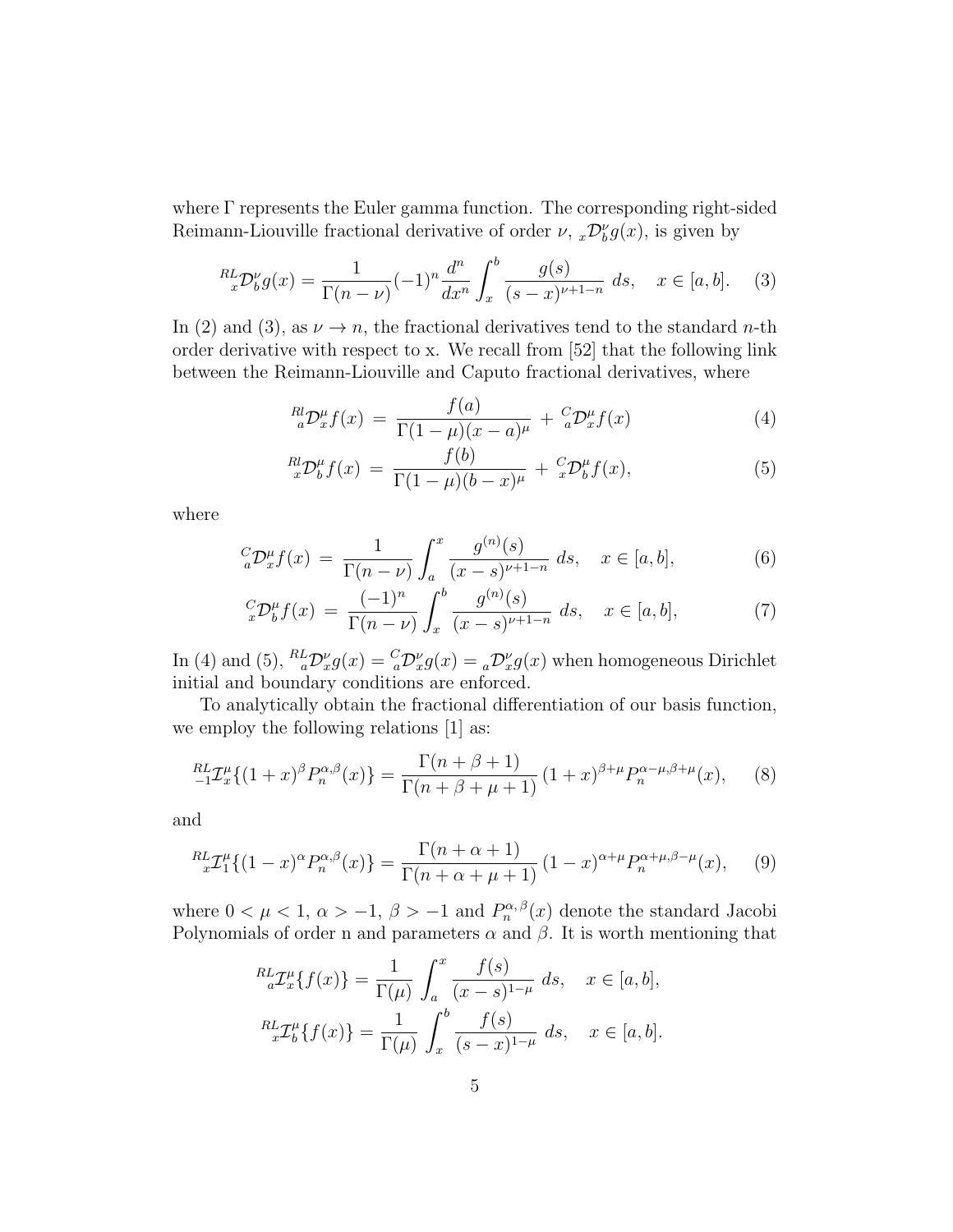By substituting  $\alpha = +\mu$  and  $\beta = -\mu$ , we can simplify equations (8) and (9), thereby we have:

$$
{}_{-1}^{RL} \mathcal{I}_x^{\mu} \{ (1+x)^{-\mu} P_n^{\mu, -\mu}(x) \} = \frac{\Gamma(n-\mu+1)}{\Gamma(n+1)} P_n(x), \quad x \in [-1, 1] \tag{10}
$$

and

$$
{}^{RL}_{x} \mathcal{I}_{1}^{\mu} \{(1-x)^{\mu} P_{n}^{-\mu,\mu}(x)\} = \frac{\Gamma(n-\mu+1)}{\Gamma(n+1)} P_{n}(x), \quad x \in [-1,1]. \tag{11}
$$

Accordingly, we have the fractional derivative of Legendre polynomial by differentiating equations (8) and (9) as

$$
{}_{-1}\mathcal{D}_x^{\mu}P_n(x) = \frac{\Gamma(n+1)}{\Gamma(n-\mu+1)} P_n^{\mu,-\mu}(x) \left(1+x\right)^{-\mu} \tag{12}
$$

and

$$
{}_{x}\mathcal{D}_{1}^{\mu}P_{n}(x) = \frac{\Gamma(n+1)}{\Gamma(n-\mu+1)} P_{n}^{-\mu,\mu}(x) (1-x)^{-\mu}, \qquad (13)
$$

where  $P_n(x) = P_n^{0,0}(x)$  represents Legendre polynomial of degree n.

# 3. Mathematical Framework

Let  $u : \mathbb{R}^{d+1} \to \mathbb{R}$  for some positive integer d and  $\Omega = [0, T] \times [a_1, b_1] \times$  $[a_2, b_2] \times \cdots \times [a_d, b_d]$ , where

$$
{}_{0}\mathcal{D}_{t}^{2\tau}u + \sum_{i=1}^{d} \left[c_{l_{i} a_{i}} \mathcal{D}_{x_{i}}^{2\mu_{i}}u + c_{r_{i} a_{i}} \mathcal{D}_{b_{i}}^{2\mu_{i}}u\right] - \sum_{j=1}^{d} \left[\kappa_{l_{j} a_{j}} \mathcal{D}_{x_{j}}^{2\nu_{j}}u + \kappa_{r_{j} a_{j}} \mathcal{D}_{b_{j}}^{2\nu_{j}}u\right] + \gamma u = f,
$$
 (14)

where,  $\gamma, c_{l_i}, c_{r_i}, \kappa_{l_i}$ , and  $\kappa_{r_i}$  are all constant.  $2\mu_j \in (0, 1), 2\nu_j \in (1, 2)$ , and  $2\tau \in (0, 2)$ , for  $j = 1, 2, \dots, d$ . This equation is subject to the following Dirichlet initial and boundary conditions as:

$$
u|_{t=0} = 0, \quad \tau \in (0, 1/2),
$$
  
\n
$$
u|_{t=0} = \frac{\partial u}{\partial t}|_{t=0} = 0, \quad \tau \in (1/2, 1),
$$
  
\n
$$
u|_{x_j=a_j} = u|_{x_j=b_j} = 0, \quad \nu_j \in (1/2, 1), \quad j = 1, 2, \cdots, d.
$$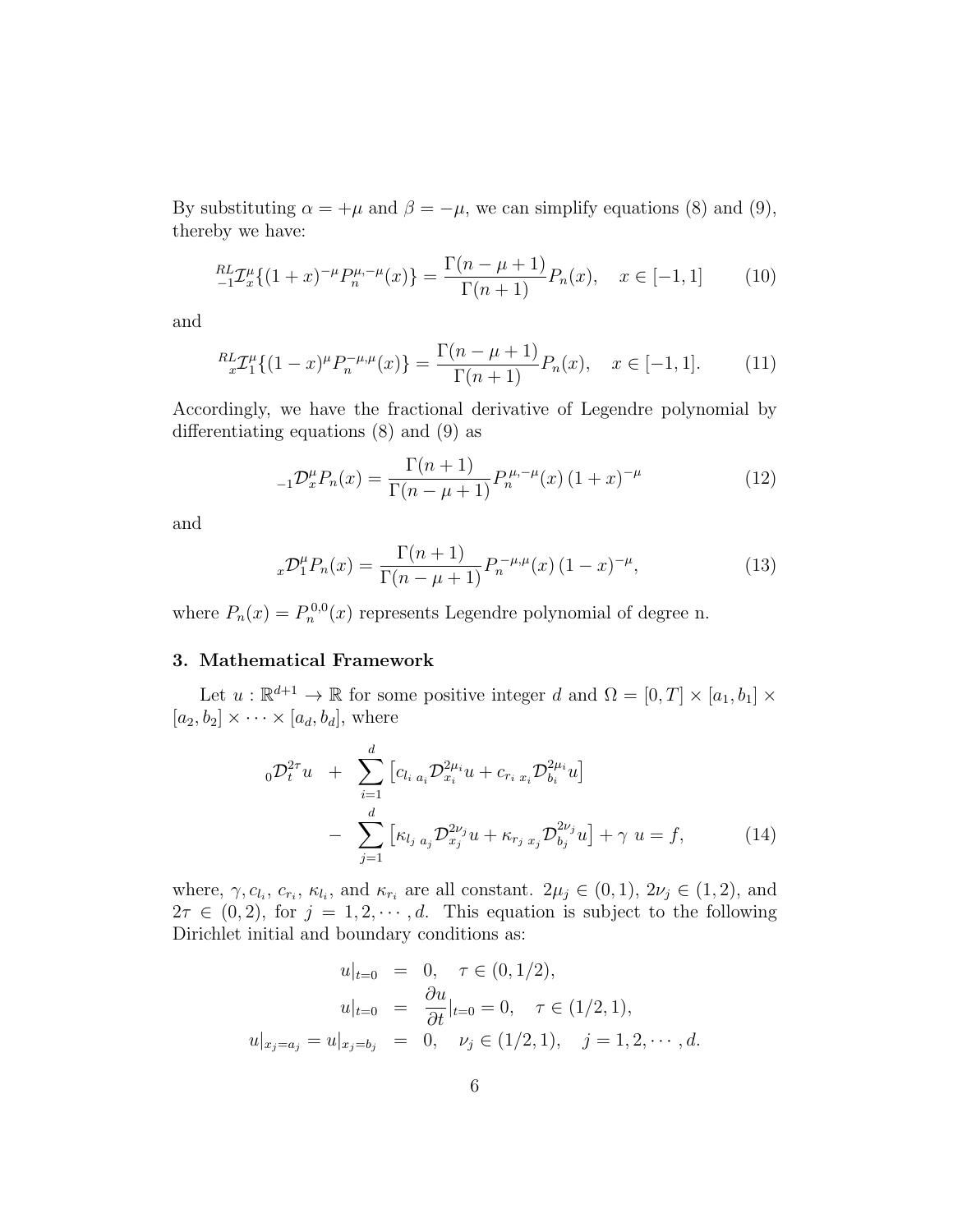We define the solution space  $U$  as

$$
U := \left\{ u : \Omega \to \mathbb{R} \, | \, u \in C(\Omega), \, \|u\|_{U} < \infty, \, u|_{t=0} = u|_{x_j = a_j} = u|_{x_j = b_j} = 0 \right\}
$$

when  $\nu_i \in (1/2, 1)$  and

$$
||u||_{U} = \left\{ ||_{0} \mathcal{D}_{t}^{\tau}(u)||_{L^{2}}^{2} + \sum_{j=1}^{d} \left[ ||_{a_{j}} \mathcal{D}_{x_{j}}^{\mu_{j}}(u)||_{L^{2}}^{2} + ||_{x_{j}} \mathcal{D}_{b_{j}}^{\mu_{j}}(u)||_{L^{2}}^{2} \right] + \sum_{i=1}^{d} \left[ ||_{a_{i}} \mathcal{D}_{x_{i}}^{\nu_{i}}(u)||_{L^{2}}^{2} + ||_{x_{i}} \mathcal{D}_{b_{i}}^{\nu_{i}}(u)||_{L^{2}}^{2} \right] + ||u||_{L^{2}}^{2} \right\}^{1/2}
$$
(15)

The test space  $V$  is defined correspondingly as

$$
V := \left\{ v : \Omega \to \mathbb{R} \mid ||v||_{V} < \infty, \ v|_{t=T} = v|_{x_j = b_j} = 0 \right\}
$$
 (16)

when  $\nu_j \in (1/2, 1)$  and  $\mu_i \in (0, 1/2)$ , in which

$$
||v||_V = \left\{ ||{}_t \mathcal{D}_T^{\tau}(v)||_{L^2}^2 + \sum_{j=1}^d \left[ ||_{x_j} \mathcal{D}_{b_j}^{\mu_j}(v)||_{L^2}^2 + ||_{a_j} \mathcal{D}_{x_j}^{\mu_j}(v)||_{L^2}^2 \right] \right\}
$$
  
+ 
$$
\sum_{i=1}^d \left[ ||_{x_i} \mathcal{D}_{b_i}^{\nu_i}(v)||_{L^2}^2 + ||_{a_i} \mathcal{D}_{x_i}^{\nu_i}(v)||_{L^2}^2 \right\}^{1/2}.
$$
 (17)

U and V are Hilbert spaces [53].

# 3.1. Stochastic Interpretation of the FPDEs

Following [54], we provide a brief stochastic interpretation of the FPDEs in (14) that further sheds light on the well-posedness of the problem from the perspective of probability theory. Let suppose that in (14),  $f \equiv 0$  and  $\gamma = 0$ and  $0 < 2\tau < 1$  and that  $a_i = -\infty$  and  $b_i = +\infty$  for  $i = 1, 2, \cdots$ . Then (14) governs [54] a time-changed Lévy process  $X(E_t)$  on  $\mathbb{R}^d$  whose Fourier transform is  $\mathbb{E}[e^{-ik \cdot X(t)}] = e^{t\psi(k)}$  with the Fourier symbol

$$
\psi(k) = -\sum_{n=1}^{d} [c_{l_n}(ik_n)^{2\mu_n} + c_{r_n}(-ik_n)^{2\mu_n}] + \sum_{m=1}^{d} [\kappa_{l_m}(-ik_m)^{2\nu_m} + \kappa_{r_m}(ik_m)^{2\nu_m}].
$$
\n(18)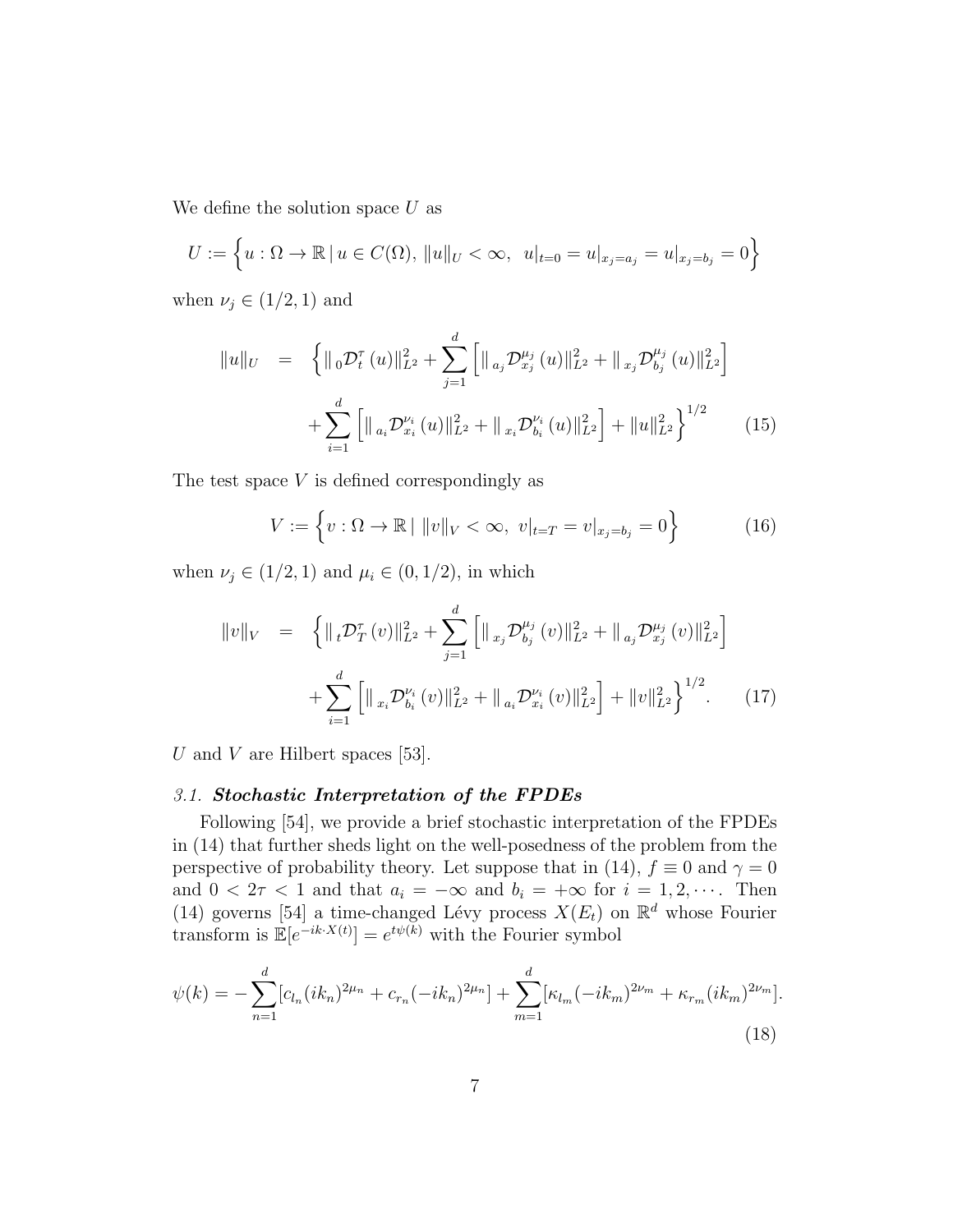Recall that in one dimension the Lévy process  $Y(t)$  with Fourier Transform  $\mathbb{E}[e^{-ikY(t)}] = e^{t\psi_0(k)}$  where  $\psi_0(k) = pD(ik)^{\alpha} + qD(-ik)^{\alpha}$  for  $D > 0$  and  $1 < \alpha \leq 2, p \geq 0, q \geq 0$ , and  $p + q = 1$  is a stable Lévy process with index  $\alpha$  and skewness  $p - q$  [4, 54].

In brief, fractional advection-dispersion equation on unbounded domain is represented by a solution involves an inverse stable subordinator timechanged, resulting in an non-Markovian process. You can find complete details in [4].

Regarding a computational domain, Chen et al [55] developed a solution for the case of equation (14) where  $f \equiv 0$  and  $\gamma = 0$  and  $0 < 2\tau < 1$  and all  $a_m = a_n > -\infty$  and  $b_m = b_n < \infty$ , with zero Dirichlet boundary conditions. It follows from [54] that

$$
Lu(x) = cu'(x) + \kappa_{l a} \mathcal{D}_x^{2\nu} u(x) + \kappa_{r x} \mathcal{D}_b^{2\nu} u(x)
$$
\n(19)

is the generator of the killed semigroup on the bounded domain  $\Omega = (a, b)$ which is also the point source to  $(14)$ . In other words, starting with the point source initial condition  $u(x, 0) = \delta(x)$ , the solution to (14) with the restrictions discussed in [4, 55] is the PDF of a killed non-Markovian process.

#### 3.2. Petrov-Galerkin Method

We construct a Petrov-Galerkin spectral method for  $u \in U$ , satisfying the corresponding weak form of (14) as

$$
\begin{split}\n &\left( {}_{0}\mathcal{D}_{t}^{\tau} u, {}_{t}\mathcal{D}_{T}^{\tau} v \right)_{\Omega} + \sum_{i=1}^{d} \left[ c_{l_{i}} \left( {}_{a_{i}}\mathcal{D}_{x_{i}}^{\mu_{i}} u, {}_{x_{i}}\mathcal{D}_{b_{i}}^{\mu_{i}} v \right)_{\Omega} + c_{r_{i}} \left( {}_{a_{i}}\mathcal{D}_{x_{i}}^{\mu_{i}} v, {}_{x_{i}}\mathcal{D}_{b_{i}}^{\mu_{i}} u \right)_{\Omega} \right] \\
 &\quad - \sum_{j=1}^{d} \left[ k_{l_{j}} \left( {}_{a_{j}}\mathcal{D}_{x_{j}}^{\nu_{j}} u, {}_{x_{j}}\mathcal{D}_{b_{j}}^{\nu_{j}} v \right)_{\Omega} + k_{r_{j}} \left( {}_{a_{j}}\mathcal{D}_{x_{j}}^{\nu_{j}} v, {}_{x_{j}}\mathcal{D}_{b_{j}}^{\nu_{j}} u \right)_{\Omega} \right] \\
 &\quad + \gamma (u, v)_{\Omega} = (f, v)_{\Omega}, \quad \forall v \in V,\n\end{split}
$$
\n
$$
\tag{20}
$$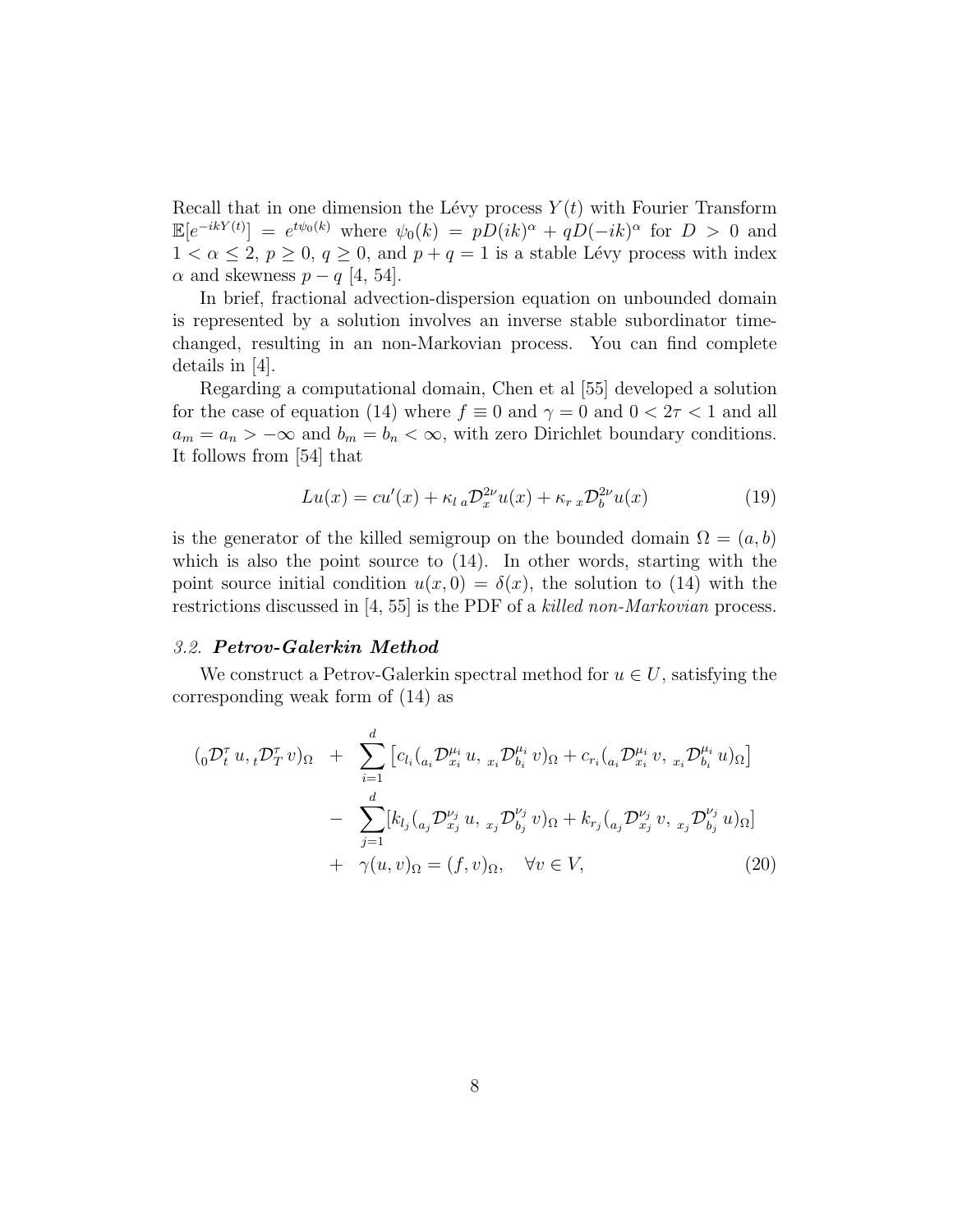where  $(\cdot, \cdot)_{\Omega}$  represents the usual  $L^2$ -product. Next, let  $a: U \times V \to \mathbb{R}$  be a bilinear form, defined as

$$
a(u, v) = \left( {}_{0}\mathcal{D}_{t}^{\tau} u, {}_{t}\mathcal{D}_{T}^{\tau} v \right)_{\Omega} + \sum_{i=1}^{d} \left[ c_{l_{i}} ({}_{a_{i}}\mathcal{D}_{x_{i}}^{\mu_{i}} u, {}_{x_{i}}\mathcal{D}_{b_{i}}^{\mu_{i}} v)_{\Omega} + c_{r_{i}} ({}_{x_{i}}\mathcal{D}_{a_{i}}^{\mu_{i}} u, {}_{a_{i}}\mathcal{D}_{x_{i}}^{\mu_{i}} v)_{\Omega} \right] + \sum_{j=1}^{d} \left[ \kappa_{l_{j}} ({}_{a_{j}}\mathcal{D}_{x_{j}}^{\nu_{j}} u, {}_{x_{j}}\mathcal{D}_{b_{j}}^{\nu_{j}} v)_{\Omega} + \kappa_{r_{j}} ({}_{x_{j}}\mathcal{D}_{b_{j}}^{\nu_{j}} u, {}_{a_{j}}\mathcal{D}_{x_{j}}^{\nu_{j}} v)_{\Omega} \right] + \gamma(u, v)_{\Omega}.
$$
\n(21)

Now, the problem reads as: find  $u \in U$  such that

$$
a(u, v) = (f, v), \quad \forall v \in V,
$$
\n
$$
(22)
$$

where  $a(u, v)$  is a continuous bilinear form. Next, we choose proper subspaces of U and V as finite dimensional  $U_N$  and  $V_N$  with  $\dim(U_N) = \dim(V_N) = N$ . Now, the discrete problem is to find  $u_N \in U_N$  such that

$$
a(u_N, v_N) = (f, v_N), \quad \forall v_N \in V_N.
$$
\n
$$
(23)
$$

By representing  $u_N$  as a linear combination of points/elements in  $U_N$  i.e., the corresponding  $(1 + d)$ -dimensional space-time basis functions, the finitedimensional problem (23) leads to a linear system known as *Lyapunov* system. For instance, when  $d = 1$ , we obtain the corresponding Lyapunov equation in the space-time domain  $[0, T] \times [a_1, b_1]$  as

$$
S_{\tau} \mathcal{U} M_1^T + c_{l_1} M_{\tau} \mathcal{U} S_{\mu_1, l}^T + c_{r_1} M_{\tau} \mathcal{U} S_{\mu_1, r}^T
$$
  
-  $\kappa_{l_1} M_{\tau} \mathcal{U} S_{\nu_1, l}^T - \kappa_{r_1} M_{\tau} \mathcal{U} S_{\nu_1, r}^T = F,$  (24)

where all are defined in 3.5.

To find the general form of Lyapunov equation, we can define  $S^{Tot}$  as

$$
\kappa_{l_1} S_{\nu_1,l} + \kappa_{r_1} S_{\nu_1,r} + c_{l_1} S_{\mu_1,l} + c_{r_1} S_{\mu_1,r} = S_1^{Tot}.
$$
 (25)

Considering equation (25), we obtain the  $(1+1)$ -D space-time Lyapunov system as

$$
S_{\tau} \mathcal{U} M_1^T + M_{\tau} \mathcal{U} S_1^{Tot^T} = F.
$$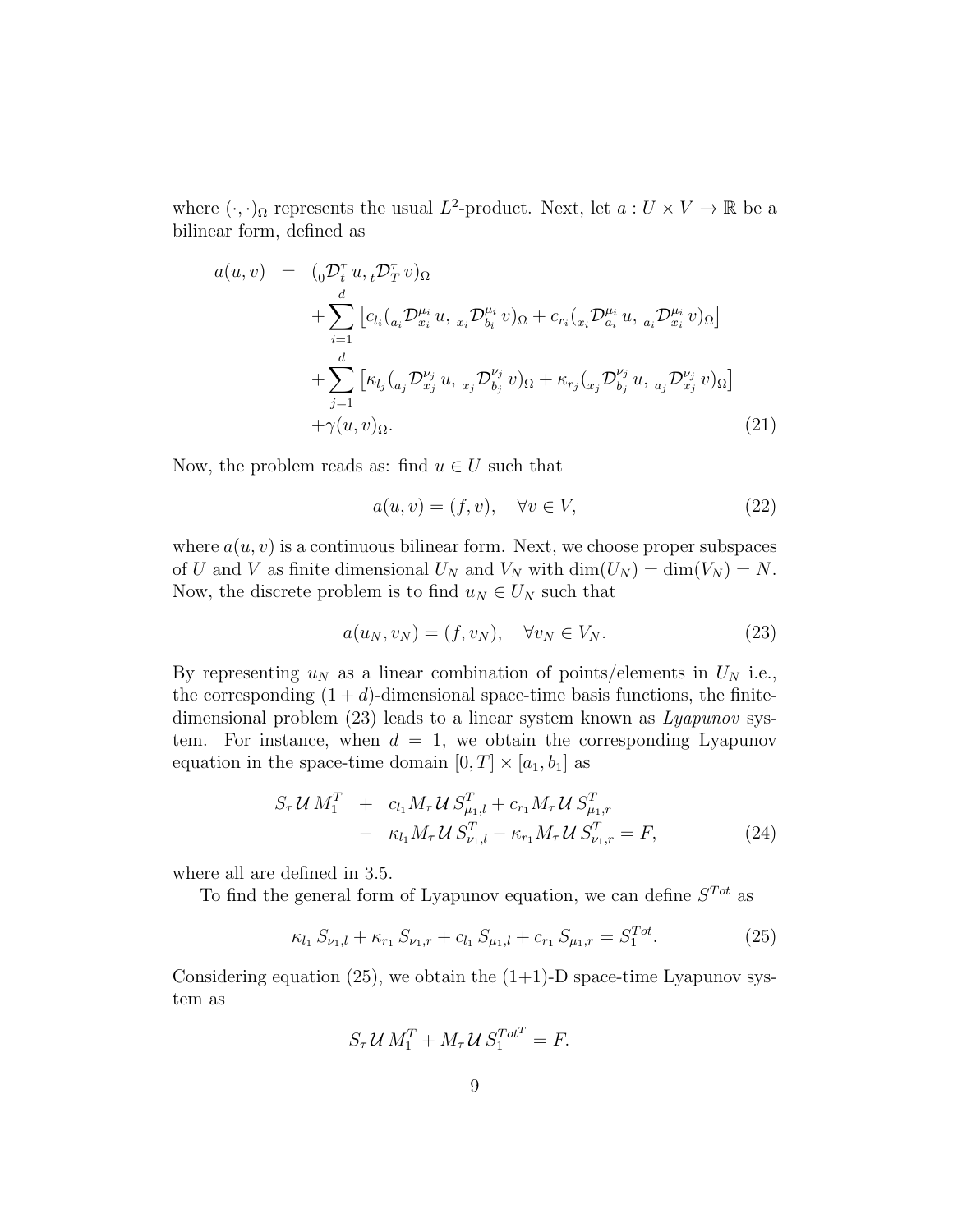We present a new class of basis and test functions yielding *symmetric* stiffness matrices. Moreover, we compute exactly the corresponding mass matrices, which are either *symmetric* and *pentadiagonal*. In the following, we extensively study the properties of the aforementioned matrices, allowing us to formulate a general fast linear solver for (42).

## 3.3. Space of Basis Functions  $(U_N)$

We construct our basis for the spatial discretization employing the Legendre polynomials defined as

$$
\phi_m(\xi) = \sigma_m \left( P_{m+1}(\xi) - P_{m-1}(\xi) \right), \quad m = 1, 2, \cdots \quad and \ \xi \in [-1, 1], \ (26)
$$

where  $\sigma_m = 2 + (-1)^m$ . The definition reflects the fact that for  $\mu \leq 1/2$  and  $1/2 \leq \nu \leq 1$ , then both boundary conditions needs to be presented. Naturally, for the temporal basis functions only initial conditions are prescribed and the basis function for the temporal discretization is constructed based on the univariate poly-fractonomials [1] as

$$
\psi_n^{\tau}(\eta) = \sigma_n (1 + \eta)^{\tau} P_{n-1}^{-\tau, \tau}(\eta), \quad n = 1, 2, \cdots \quad \text{and } \eta \in [-1, 1], \tag{27}
$$

for  $n \geq 1$ . With the notation established, we define the space-time trial space to be

$$
U_N = span\Big\{ \Big(\psi_n^{\tau} \circ \eta\Big)(t) \prod_{j=1}^d \Big(\phi_{m_j} \circ \xi_j\Big)(x_j) : n = 1, \dots, \mathcal{N}, m_j = 1, \dots, \mathcal{M}_j \Big\},\tag{28}
$$

where  $\eta(t) = 2t/T - 1$  and  $\xi_j(s) = 2\frac{s - a_j}{b_j - a_j} - 1$ .

## 3.4. Space of Test Functions  $(V_N)$

We construct our *spatial* test functions using Legendre polynomial as well as the basis function in our Galerkin method as

$$
\Phi_k^{\mu}(\xi) = \tilde{\sigma}_k \left( P_{k+1}(\xi) - P_{k-1}(\xi) \right), \quad k = 1, 2, \cdots \quad and \quad \xi \in [-1, 1], \quad (29)
$$

where  $\widetilde{\sigma}_k = 2(-1)^k + 1$ . Next, we define the *temporal* test functions using the univariate poly-fractonomials

$$
\Psi_r^{\tau}(\eta) = \tilde{\sigma}_r (1 - \eta)^{\tau} P_{r-1}^{\tau, -\tau}(\eta), \quad r = 1, 2, \cdots \quad \text{and } \eta \in [-1, 1], \tag{30}
$$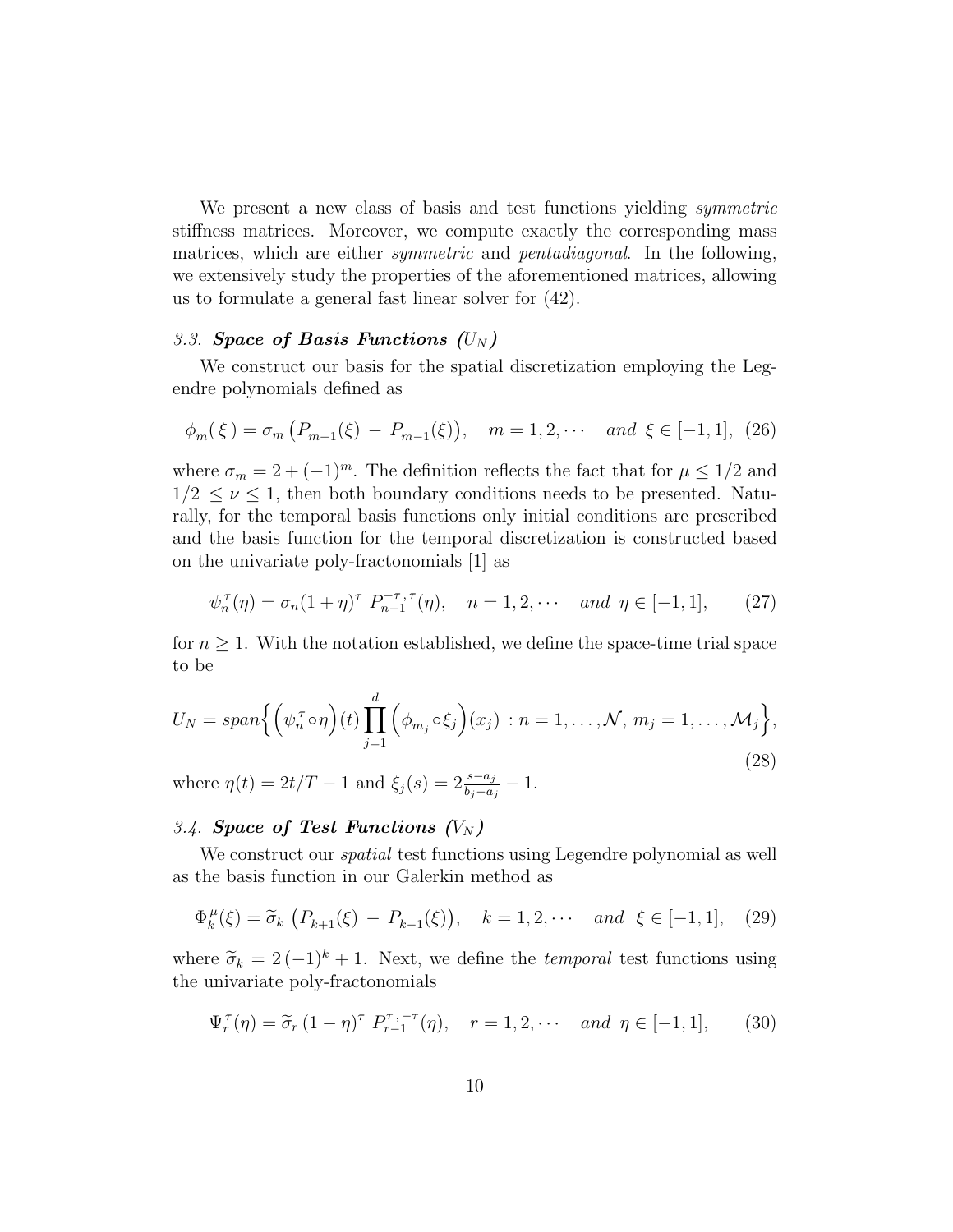and we construct the corresponding space-time test space as

$$
V_N = span\Big\{ \Big(\Psi_r^{\tau} \circ \eta\Big)(t) \prod_{j=1}^d \Big(\Phi_{k_j} \circ \xi_j\Big)(x_j) : r = 1, \dots, \mathcal{N}, k_j = 1, \dots, \mathcal{M}_j \Big\}.
$$
\n(31)

Remark 3.1. The choices of  $\sigma_m$  in (26) and (27), also  $\tilde{\sigma}_k$  in (29) and (30), result in the spatial/temporal mass and stiffness matrices being *symmetric*, which are discussed in Theorems 3.2, 3.3, and 3.4 in more details.

# 3.5. Implementation of PG Spectral Method

We now seek the solution to (14) in terms of a linear combination of elements in the space  $U_N$  of the form

$$
u_N(x,t) = \sum_{n=1}^{N} \sum_{m_1=1}^{M_1} \cdots \sum_{m_d=1}^{M_d} \hat{u}_{n,m_1,\cdots,m_d} \left[ \psi_n^{\tau}(t) \prod_{j=1}^d \phi_{m_j}(x_j) \right] (32)
$$

in Ω. We enforce the corresponding residual

$$
R_N(t, x_1, \dots, x_d) = 0 \mathcal{D}_t^{2\tau} u_N + \sum_{i=1}^d [c_{l_i a_i} \mathcal{D}_{x_i}^{2\mu_i} u_N + c_{r_i a_i} \mathcal{D}_{b_i}^{2\mu_i} u_N]
$$
  
- 
$$
\sum_{j=1}^d [\kappa_{l_j a_j} \mathcal{D}_{x_j}^{2\nu_j} u_N + \kappa_{r_j a_j} \mathcal{D}_{b_j}^{2\nu_j} u_N]
$$
  
+ 
$$
\gamma u_N - f
$$
 (33)

to be  $L^2$ -orthogonal to  $v_N \in V_N$ , which leads to the finite-dimensional variational weak form in (23). Specifically, by choosing  $v_N = \Psi_r^{\tau}(t) \prod_{j=1}^d \Phi_{k_j}(x_j)$ ,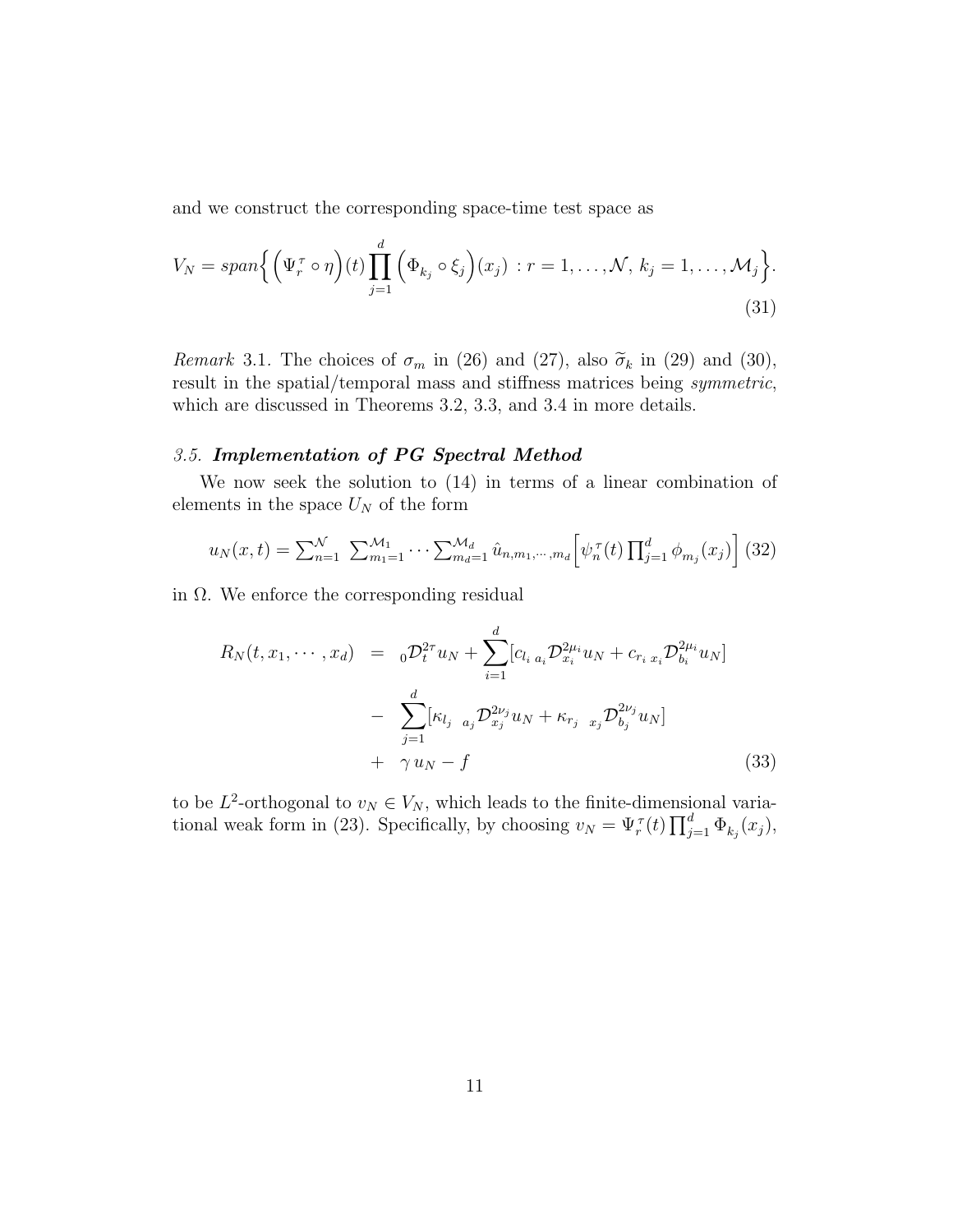when  $r = 1, \ldots, \mathcal{N}$  and  $k_j = 1, \ldots, \mathcal{M}_j, j = 1, 2, \cdots, d$ , we have

$$
\sum_{n=1}^{N} \sum_{m_1=1}^{M_1} \cdots \sum_{m_d=1}^{M_d} \hat{u}_{n,m_1,\cdots,m_d} \Big( \{S_{\tau}\}_{r,n} \{M_1\}_{k_1,m_1} \cdots \{M_d\}_{k_d,m_d}
$$
\n
$$
+ \sum_{i=1}^{d} [c_{l_i} \{M_{\tau}\}_{r,n} \{M_1\}_{k_1,m_1} \cdots \{S_{\nu_i,l}\}_{k_i,m_i} \cdots \{M_d\}_{k_d,m_d}
$$
\n
$$
+ c_{r_i} \{M_{\tau}\}_{r,n} \{M_1\}_{k_1,m_1} \cdots \{S_{\nu_i,r}\}_{k_i,m_i} \cdots \{M_d\}_{k_d,m_d}
$$
\n
$$
- \sum_{j=1}^{d} [\kappa_{l_j} \{M_{\tau}\}_{r,n} \{M_1\}_{k_1,m_1} \cdots \{S_{\nu_j,l}\}_{k_j,m_j} \cdots \{M_d\}_{k_d,m_d}
$$
\n
$$
+ \kappa_{r_j} \{M_{\tau}\}_{r,n} \{M_1\}_{k_1,m_1} \cdots \{S_{\nu_j,r}\}_{k_j,m_j} \cdots \{M_d\}_{k_d,m_d}
$$
\n
$$
+ \gamma \{M_{\tau}\}_{r,n} \{M_1\}_{k_1,m_1} \cdots \{M_d\}_{k_d,m_d}
$$
\n
$$
= F_{r,k_1,\cdots,k_d},
$$

where  $S_{\tau}$  and  $M_{\tau}$  denote, respectively, the temporal stiffness and mass matrices whose entries are defined as

$$
\{S_{\tau}\}_{r,n} = \int_0^T \rho \mathcal{D}_t^{\tau} \Big(\psi_n^{\tau} \circ \eta\Big)(t) \, \, {}_t\mathcal{D}_T^{\tau} \Big(\Psi_r^{\tau} \circ \eta\Big)(t) \, dt,
$$

and

$$
\{M_{\tau}\}_{r,n} = \int_0^T \left(\Psi_r^{\tau} \circ \eta\right)(t) \left(\psi_n^{\tau} \circ \eta\right)(t) dt.
$$

Moreover,  $S_{\mu_j}$  and  $M_{\mu_j}$ ,  $j = 1, 2, \cdots, d$ , are the corresponding spatial stiffness and mass matrices where the left-sided and right-sided entries of the spatial stiffness matrices are obtained as

$$
\{S_{\mu_j,l}\}_{k_j,m_j} = \int_{a_j}^{b_j} a_j \mathcal{D}_{x_j}^{\mu_j} \left(\phi_{m_j}^{\mu_j} \circ \xi_j\right)(x_j) \, x_j \mathcal{D}_{b_j}^{\mu_j} \left(\Phi_{k_j}^{\mu_j} \circ \xi_j\right)(x_j) \, dx_j = \{S_{\mu_j}\}_{k_j,m_j},
$$
  

$$
\{S_{\mu_j,r}\}_{k_j,m_j} = \int_{a_j}^{b_j} x_j \mathcal{D}_{b_j}^{\mu_j} \left(\phi_{m_j}^{\mu_j} \circ \xi_j\right)(x_j) \, a_j \mathcal{D}_{x_j}^{\mu_j} \left(\Phi_{k_j}^{\mu_j} \circ \xi_j\right)(x_j) \, dx_j = \{S_{\mu_j}\}_{k_j,m_j}^T,
$$

and the corresponding entries of the spatial mass matrix are given by

$$
\{M_j\}_{k_j,m_j} = \int_{a_j}^{b_j} \left(\Phi_{k_j} \circ \xi_j\right)(x_j) \left(\phi_{m_j} \circ \xi_j\right)(x_j) dx_j.
$$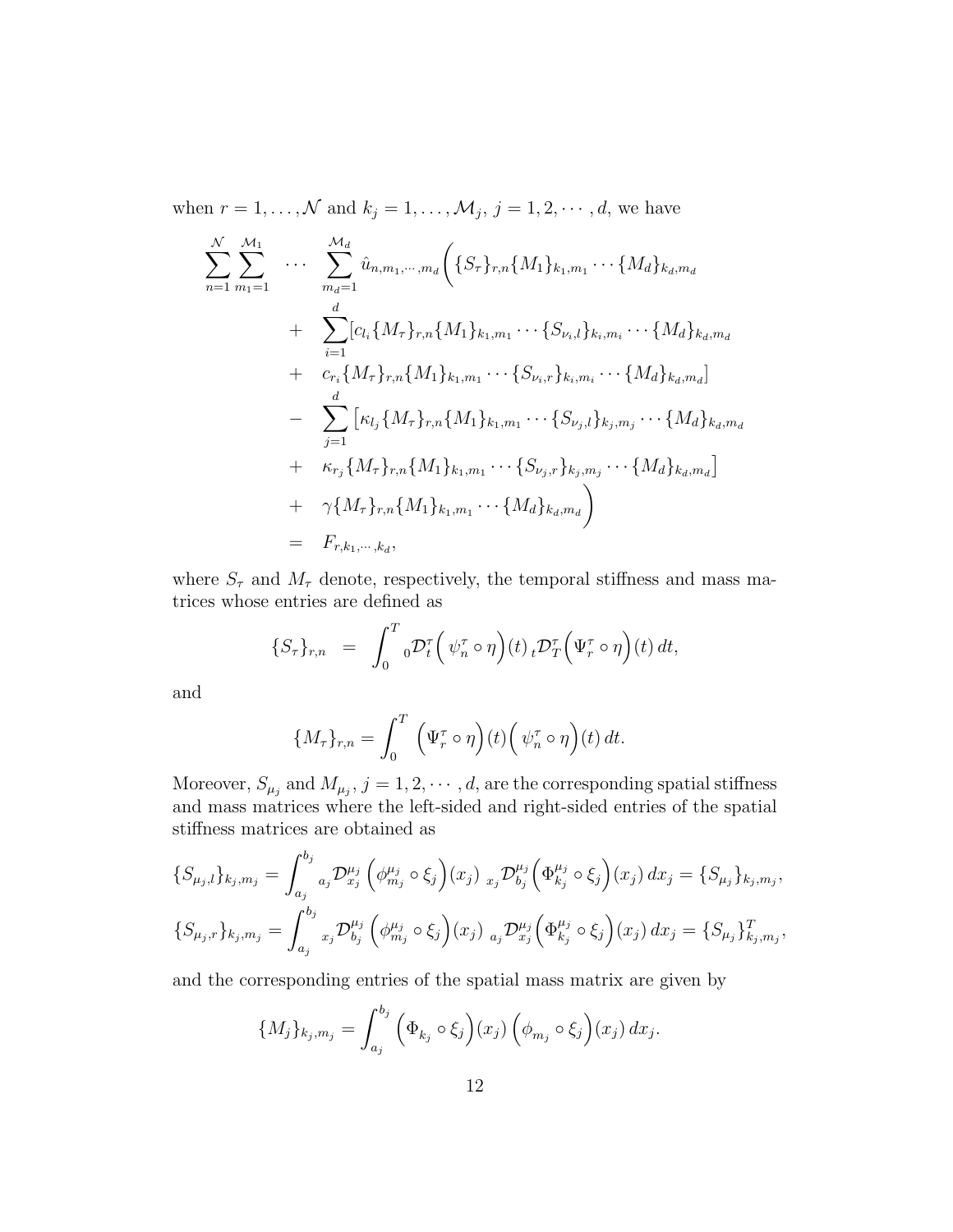Moreover, the components of the load vector are computed as

$$
F_{r,k_1,\dots,k_d} = \int_{\Omega} f(t,x_1,\dots,x_d) \Big( \Psi_r^{\tau} \circ \eta \Big) (t) \prod_{j=1}^d \Big( \Phi_{k_j} \circ \xi_j \Big) (x_j) d\Omega. \tag{34}
$$

The linear system (34) can be exhibited as the following general Lyapunov equation

$$
\begin{aligned}\n&\left(\begin{array}{c}\nS_{\tau} \otimes M_{1} \otimes M_{2} \cdots \otimes M_{d} \\
&+\sum_{i=1}^{d} c_{l_{i}} M_{\tau} \otimes M_{1} \otimes \cdots \otimes S_{\mu_{i},l} \otimes M_{i+1} \cdots \otimes M_{d} \\
&+\sum_{i=1}^{d} c_{r_{i}} M_{\tau} \otimes M_{1} \otimes \cdots \otimes S_{\mu_{i},r} \otimes M_{i+1} \cdots \otimes M_{d} \\
&-\sum_{j=1}^{d} \kappa_{l_{j}} M_{\tau} \otimes M_{1} \otimes \cdots \otimes S_{\nu_{j},l} \otimes M_{j+1} \cdots \otimes M_{d} \\
&-\sum_{j=1}^{d} \kappa_{r_{j}} M_{\tau} \otimes M_{1} \otimes \cdots \otimes S_{\nu_{j},r} \otimes M_{j+1} \cdots \otimes M_{d} \\
&+\gamma M_{\tau} \otimes M_{1} \otimes M_{2} \cdots \otimes M_{d}\right) \mathcal{U} = F.\n\end{aligned}\n\tag{35}
$$

Let

$$
c_{l_i} \times S_{\mu_i, l} + c_{r_i} \times S_{\mu_i, r} - \kappa_{l_i} \times S_{\nu_i} - \kappa_{r_i} \times S_{\nu_i, r} = S^{Tot}.
$$
 (36)

Considering the fact that all the aforementioned stiffness and mass matrices are symmetric,  $S_{\mu_i,l}$ ,  $S_{\mu_i,r}$ ,  $S_{\nu_i,l}$ , and  $S_{\nu_i,r}$  can be replaced by  $S^{Tot}$  which remains symmetric. Therefore,

$$
\left(S_{\tau} \otimes M_1 \otimes M_2 \cdots \otimes M_d \qquad (37)
$$
  
+ 
$$
\sum_{i=1}^d [M_{\tau} \otimes M_1 \otimes \cdots \otimes M_{j-1} \otimes S_i^{Tot} \otimes M_{i+1} \cdots \otimes M_d ]
$$
  
+
$$
\gamma M_{\tau} \otimes M_1 \otimes M_2 \cdots \otimes M_d \right) \mathcal{U} = F,
$$
 (37)

in which  $\otimes$  represents the Kronecker product,  $F$  denotes the multi-dimensional load matrix whose entries are given in  $(34)$ , and  $\mathcal U$  denotes the corresponding multi-dimensional matrix of unknown coefficients with entries  $\hat{u}_{n,m_1,\dots,m_d}$ .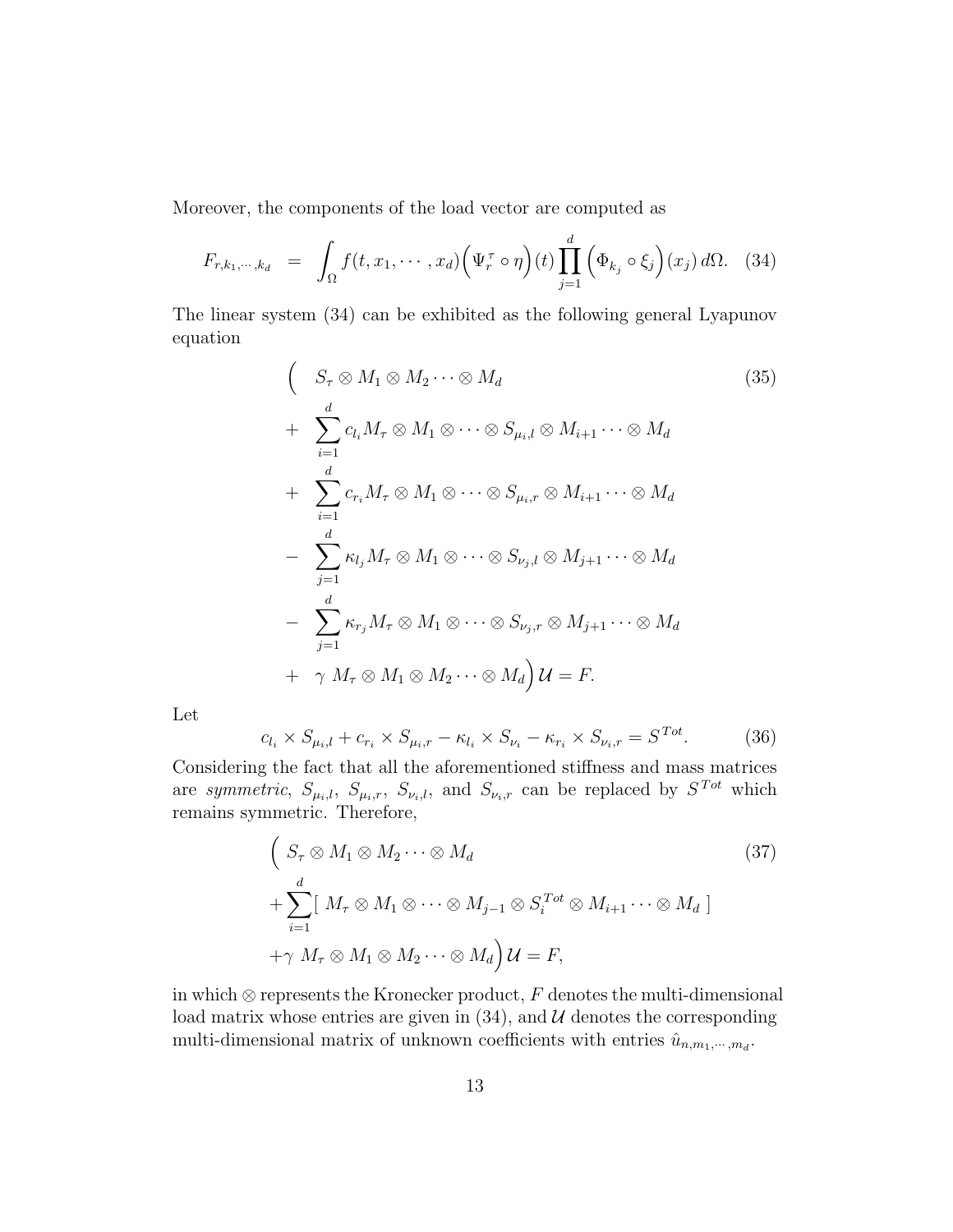In the Theorems 3.2, 3.3, and 3.4, we study the properties of the aforementioned matrices. Besides, we present efficient ways of deriving the spatial mass matrices and the temporal stiffness matrices analytically and exact computation of the temporal mass and the spatial stiffness matrices through proper quadrature rules.

**Theorem 3.2.** The temporal stiffness matrix  $S<sub>\tau</sub>$  corresponding to the timefractional order  $\tau \in (0,1)$  is a diagonal  $\mathcal{N} \times \mathcal{N}$  matrix, whose entries are obtained as

$$
\{S_{\tau}\}_{r,n} = \widetilde{\sigma}_r \sigma_n \frac{\Gamma(n+\tau)}{\Gamma(n)} \frac{\Gamma(r+\tau)}{\Gamma(r)} \left(\frac{2}{T}\right)^{2\tau-1} \frac{2}{2n-1} \delta_{r,n}, \quad r, n = 1, 2, \cdots, \mathcal{N}.
$$

Moreover, the he entries of temporal mass matrices  $M_{\tau}$  can be computed exactly by employing a Gauss-Lobatto-Jacobi (GLJ) rule with respect to the weight function  $(1 - \eta)^{\tau} (1 + \eta)^{\tau}$ ,  $\eta \in [-1, 1]$ , where  $\alpha = \tau/2$ . Moreover,  $M_{\tau}$ is symmetric.

Proof. See [45].

**Theorem 3.3.** The spatial mass matrix M is a penta-diagonal  $M \times M$ matrix, whose entries are explicitly given as

$$
M_{k,r} = \tilde{\sigma}_k \sigma_r \left[ \frac{2}{2k+3} \delta_{k,r} - \frac{2}{2k+3} \delta_{k+1,r-1} - \frac{2}{2k-3} \delta_{k-1,r+1} + \frac{2}{2k-3} \delta_{k-1,r-1} \right] \tag{38}
$$

 $\Box$ 

*Proof.* The  $(k, r)$ th-entry of the spatial mass matrix is given by

$$
M_{k,r} = \int_a^b \phi_r \circ \xi(x) \Phi_k \circ \xi(x) dx = \left(\frac{b-a}{2}\right) \int_{-1}^1 \phi_r(\xi) \Phi_k(\xi) d\xi, \tag{39}
$$

where  $\xi = 2\frac{x-a}{b-a} - 1$  and  $\xi \in (-1, 1)$ . Substituting the spatial basis/test functions, we have

$$
M_{k,r} = \left(\frac{b-a}{2}\right)\widetilde{\sigma}_k \,\sigma_r \left[\widetilde{M}_{k,r} - \widetilde{M}_{k+1,r-1} - \widetilde{M}_{k-1,r+1} + \widetilde{M}_{k,r}\right],\tag{40}
$$

in which

$$
\widetilde{M}_{i,j} = \int_{-1}^{1} P_i(\xi) P_j(\xi) d\xi = \frac{2}{2i+1} \delta_{ij}.
$$
 (41)

Therefore, we have

$$
M_{k,r} = \left(\frac{b-a}{2}\right)\tilde{\sigma}_k \,\sigma_r \left[\frac{2}{2k+3}\delta_{k,r} - \frac{2}{2k+3}\delta_{k+1,r-1} - \frac{2}{2k-3}\delta_{k-1,r+1} + \frac{2}{2k-3}\delta_{k,r}\right]
$$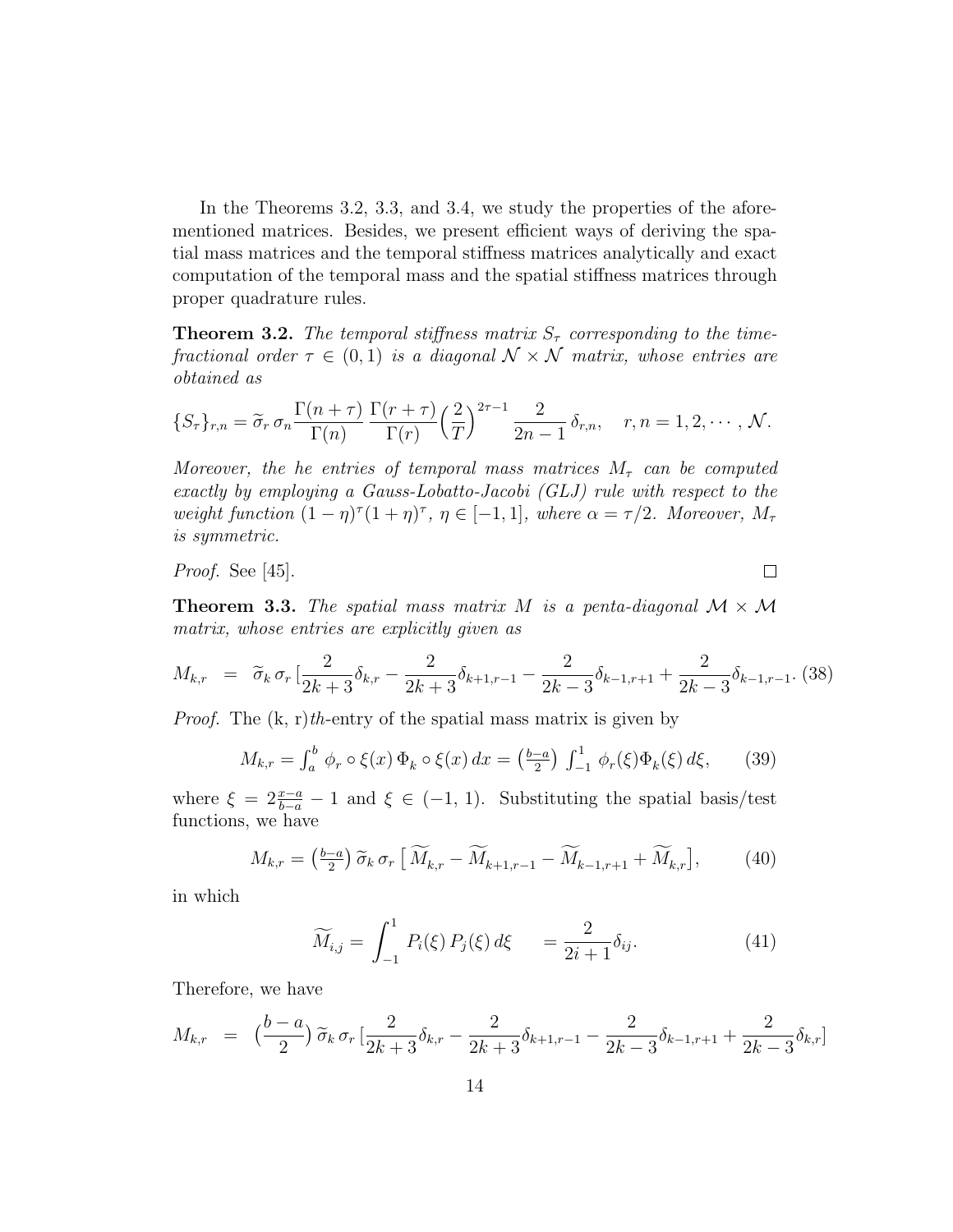as a pentadiagonal matrix. Moreover,

$$
M_{r,k} = \left(\frac{b-a}{2}\right)\tilde{\sigma}_r \,\sigma_k \left[\frac{2}{2r+3}\delta_{r,k} - \frac{2}{2r+3}\delta_{r+1,k-1} - \frac{2}{2r-3}\delta_{r-1,k+1} + \frac{2}{2r-3}\delta_{r,k}\right]
$$
  
=  $M_{k,r}$ 

**Theorem 3.4.** The total spatial stiffness matrix  $S^{Tot}$  is symmetric and its entries can be exactly computed as:

$$
c_{l_i} \times S_{\mu_i, l} + c_{r_i} \times S_{\mu_i, r} - \kappa_{l_i} \times S_{\nu_i, l} - \kappa_{r_i} \times S_{\nu_i, r} = S^{Tot}.
$$
 (42)

where  $i = 1, 2, \cdots, d$ .

Proof. Regarding the definition of stiffness matrix, we have

$$
\{S_{\mu_{i},l}\}_{r,n} = \int_{a_{i}}^{b_{i}} a_{i} \mathcal{D}_{x_{i}}^{\mu_{i}} \Big(\phi_{n}(x_{i})\Big)_{x_{i}} \mathcal{D}_{b_{i}}^{\mu_{i}} \Big(\Phi_{r}(x_{i})\Big) dx_{i},
$$
  
\n
$$
= \Big(\frac{b_{i} - a_{i}}{2}\Big)^{-2\mu_{i}+1} \int_{-1}^{1} -1 \mathcal{D}_{\xi_{i}}^{\mu_{i}} \Big(P_{n+1} - P_{n-1}\Big)_{\xi_{i}} \mathcal{D}_{1}^{\mu_{i}} \Big(P_{k+1} - P_{k-1}\Big) d\xi_{i}
$$
  
\n
$$
= \Big(\frac{b_{i} - a_{i}}{2}\Big)^{-2\mu_{i}+1} \widetilde{\sigma}_{r} \sigma_{n} \Big[\widetilde{S}_{r+1,n+1}^{\mu_{i}} - \widetilde{S}_{r+1,n-1}^{\mu_{i}} - \widetilde{S}_{r-1,n+1}^{\mu_{i}} + \widetilde{S}_{r-1,n-1}^{\mu_{i}}\Big],
$$
(43)

where

$$
\widetilde{S}_{r,n}^{\mu_i} = \int_{-1}^{1} \int_{-\xi_i}^{\mu_i} \left( P_n(\xi_i) \right) \xi_i \mathcal{D}_1^{\mu_i} \left( P_r(\xi_i) \right) d\xi_i
$$
\n
$$
= \int_{-1}^{1} \frac{\Gamma(r+1)}{\Gamma(r-\mu_i+1)} \frac{\Gamma(n+1)}{\Gamma(n-\mu_i+1)} \left( 1 + \xi_i \right)^{-\mu_i} \left( 1 - \xi_i \right)^{-\mu_i} P_r^{-\mu_i, \mu_i} P_n^{\mu_i, -\mu_i} d\xi_i.
$$

Furthermore,

$$
\{S_{\mu_i,r}\}_{r,n} = \int_{a_i}^{b_i} a_i \mathcal{D}_{x_i}^{\mu_i} \left(\Phi_r(x_i)\right) x_i \mathcal{D}_{b_i}^{\mu_i} \left(\phi_n(x_i)\right) dx_i,
$$
  
\n
$$
= \int_{a_i}^{b_i} a_i \mathcal{D}_{x_i}^{\mu_i} \left(\phi_n(x_i)\right) x_i \mathcal{D}_{b_i}^{\mu_i} \left(\Phi_r(x_i)\right) dx_i,
$$
  
\n
$$
= \{S_{\mu_i,l}\}_{r,n} = \{S_{\mu_i}\}_{r,n} \tag{44}
$$

Similar to (44), we get  $\{S_{\nu_i,l}\}_{r,n} = \{S_{\nu_i,r}\}_{r,n} = \{S_{\nu_i}\}_{r,n}$ ; as a result,

$$
(\kappa_{l_i} + \kappa_{r_i}) S_{\nu_i} + (c_{l_i} + c_{r_i}) S_{\mu_i} = S_i^{Tot}.
$$
 (45)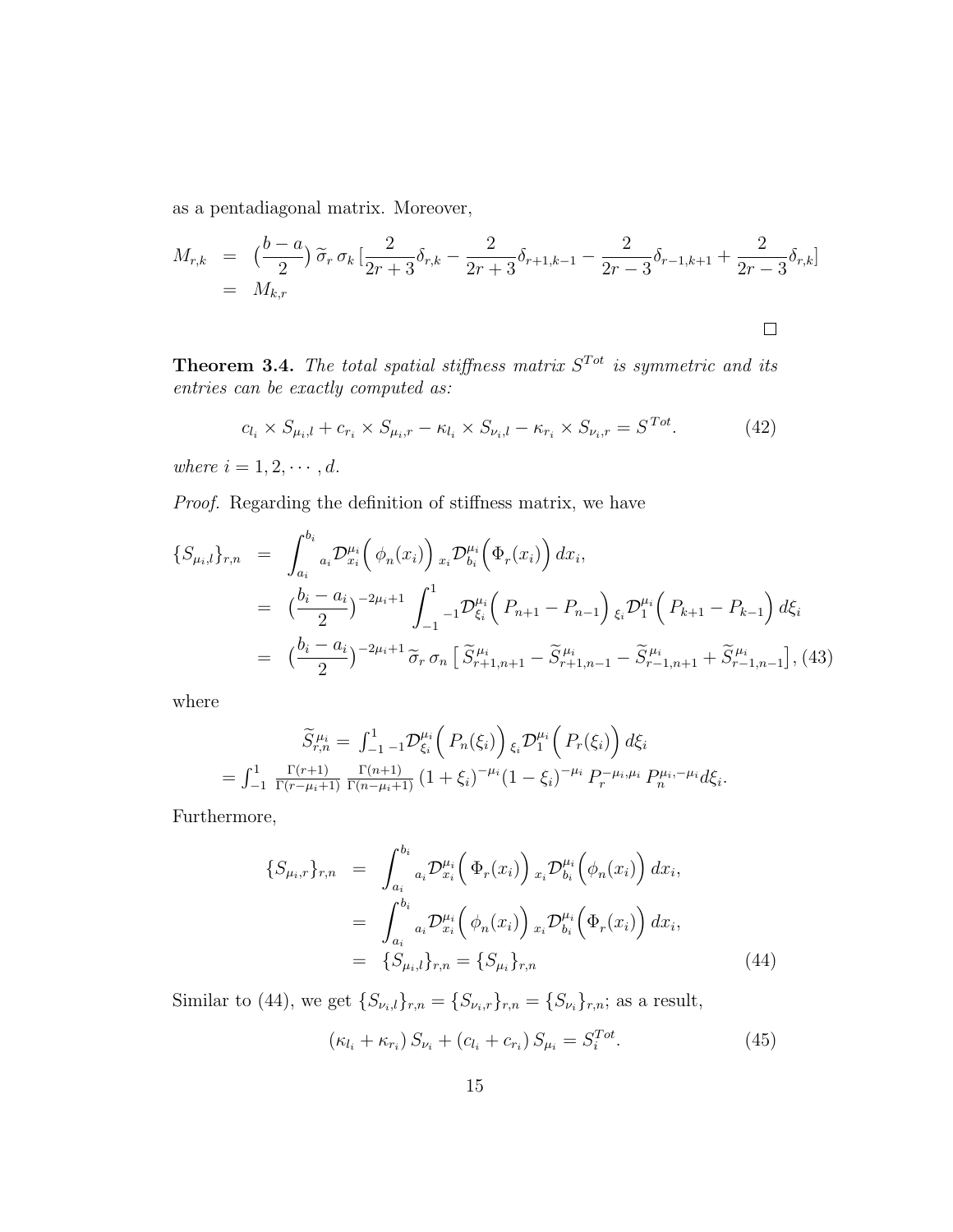$\tilde{S}_{r,n}^{\mu_i}$  can be computed accurately using Guass-Jacobi quadrature rule as

$$
\widetilde{S}_{r,n}^{\mu} = \frac{\Gamma(r+1)}{\Gamma(r-\mu_i+1)} \frac{\Gamma(n+1)}{\Gamma(n-\mu_i+1)} \sum_{q=1}^{Q} w_q P_r^{-\mu_i,\mu_i}(\xi_q) P_n^{\mu_i,-\mu_i}(\xi_q),
$$
(46)

in which  $Q \geq N+2$  represents the minimum number of GJ quadrature points  $\{\xi_q\}_{q=1}^{\mathcal{Q}},$  associated with the weigh function  $(1-\xi)^{-\mu_i}(1+\xi)^{-\mu_i}$ , for exact quadrature, and  $\{w_q\}_{q=1}^Q$  are the corresponding quadrature weights. Employing the property of the Jacobi polynomials where  $P_n^{\alpha,\beta}(-x_i) = (-1)^n P_n^{\beta,\alpha}(x_i)$ , we can re-express  $\widetilde{S}_{r,n}^{\mu_i}$  as  $(-1)^{(r+n)} \widetilde{S}_{n,r}^{\mu_i}$ . Accordingly,

$$
\{S_{\mu_i}\}_{r,n} = \left(\frac{b_i - a_i}{2}\right)^{-2\mu_i + 1} \tilde{\sigma}_r \sigma_n \left[(-1)^{(n+r+2)} \tilde{S}_{n+1,r+1}^{\mu_i} - (-1)^{(n+r)} \tilde{S}_{n+1,r-1}^{\mu_i} - (-1)^{(n+r)} \tilde{S}_{n-1,r+1}^{\mu_i} + (-1)^{(n+r-2)} \tilde{S}_{n-1,r-1}^{\mu_i}\right]
$$

$$
= \tilde{\sigma}_r \sigma_n (-1)^{(n+r)} \left[\tilde{S}_{n+1,r+1}^{\mu} - \tilde{S}_{n+1,r-1}^{\mu_i} - \tilde{S}_{n-1,r+1}^{\mu_i} + \tilde{S}_{n-1,r-1}^{\mu_i}\right]. \tag{47}
$$

According to (47),

$$
\{S_{\mu_i}\}_{r,n} = \{S_{\mu_i}\}_{n,r} \times \frac{\tilde{\sigma}_r \sigma_n}{\tilde{\sigma}_n \sigma_r} (-1)^{(n+r)}.
$$
\n(48)

In fact,  $\tilde{\sigma}_r$  and  $\sigma_n$  are chosen such that  $(-1)^{(n+r)}$  is canceled; hence it can be easily concluded that the stiffness matrix  $S^{\mu_i}$ ,  $S^{\nu_i}$  and thereby  $S^{Tot}$  as the easily concluded that the stiffness matrix  $S_{n,r}^{\mu_i}, S_{n,r}^{\nu_i}$  and thereby  $S_{n,r}^{Tot}$  as the sum of two symmetric matrices are symmetric.  $\Box$ 

## 4. Unified Fast FPDE Solver

We formulate a closed-form solution for the Lyapunov system (37) in terms of the generalised eigensolutions that can be computed very efficiently, leading to the following unified fast solver for the development of Petrov-Galerkin spectral method.

**Theorem 4.1.** Let  $\{\vec{e}^{\mu_j}, \lambda_{m_j}\}_{m_j=1}^{\mathcal{M}_j}$  be the set of general eigen-solutions of the spatial stiffness matrix  $S_j^{Tot}$  with respect to the mass matrix  $M_j$ . Moreover, let  $\{\vec{e}_n^{\tau}, \lambda_n^{\tau}\}_{n=1}^{\mathcal{N}}$  be the set of general eigen-solutions of the temporal mass matrix  $M_{\tau}$  with respect to the stiffness matrix  $S_{\tau}$ .

(I) if  $d > 1$ , then the multi-dimensional matrix of unknown coefficients U is explicitly obtained as

$$
\mathcal{U} = \sum_{n=1}^{\mathcal{N}} \sum_{m_1=1}^{\mathcal{M}_1} \cdots \sum_{m_d=1}^{\mathcal{M}_d} \kappa_{n,m_1,\cdots,m_d} \ \vec{e}_n^{\ \tau} \otimes \vec{e}_{m_1} \otimes \cdots \otimes \vec{e}_{m_d}, \tag{49}
$$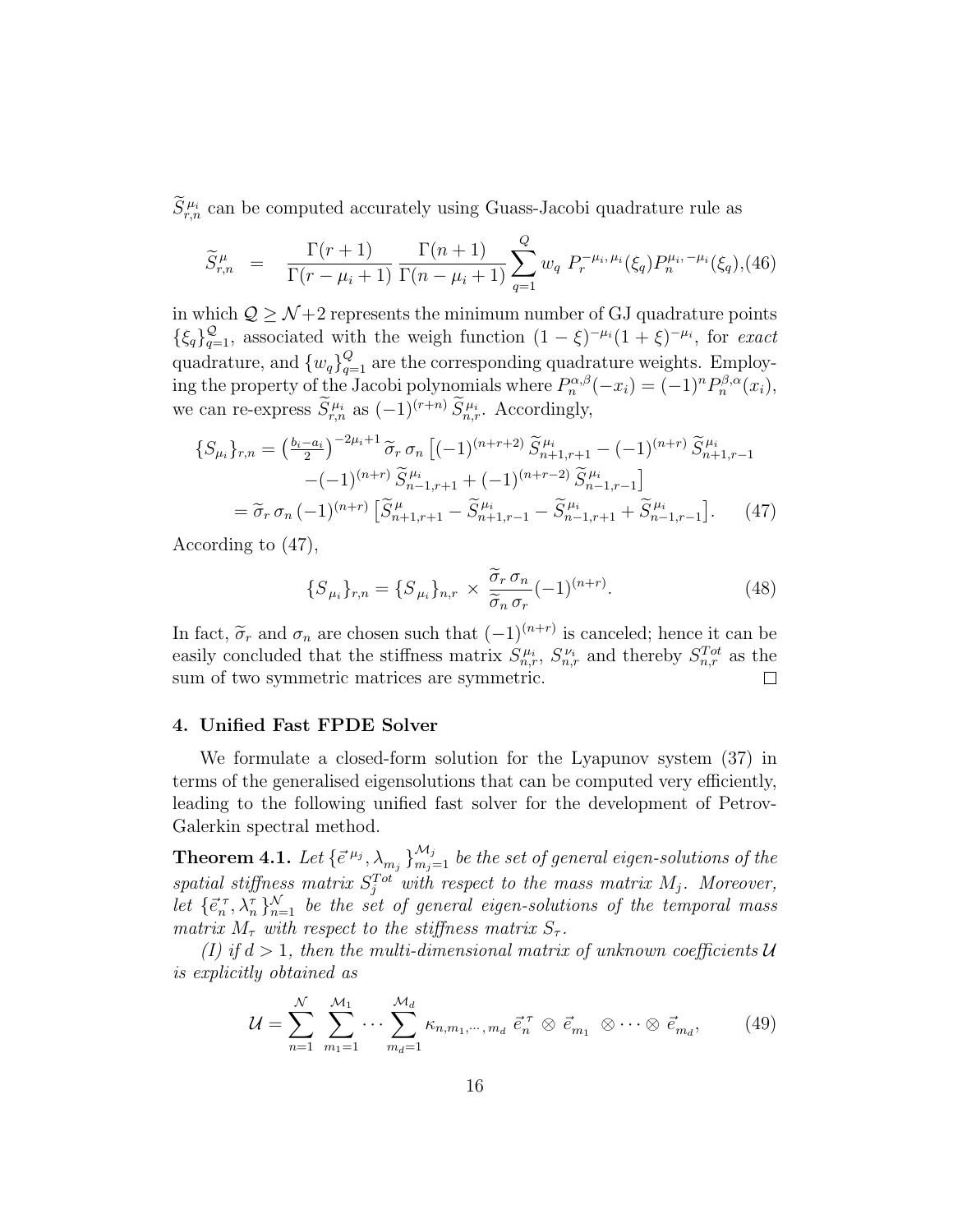where  $\kappa_{n,m_1,\dots,m_d}$  are given by

$$
\kappa_{n,m_1,\dots,m_d} = \frac{(\vec{e}_n^{\tau} \vec{e}_{m_1} \cdots \vec{e}_{m_d}) F}{\left[ (\vec{e}_n^{\tau} S_{\tau} \vec{e}_n^{\tau}) \prod_{j=1}^d (\vec{e}_{m_j}^T M_j \vec{e}_{m_j}) \right] \Lambda_{n,m_1,\dots,m_d}},
$$
(50)

in which the numerator represents the standard multi-dimensional inner product, and  $\Lambda_{n,m_1,\cdots,m_d}$  are obtained in terms of the eigenvalues of all mass matrices as

$$
\Lambda_{n,m_1,\cdots,m_d} = \left[ (1 + \gamma \lambda_n^{\tau}) + \lambda_n^{\tau} \sum_{j=1}^d (\lambda_{m_j}) \right].
$$

(II) If  $d = 1$ , then the two-dimensional matrix of the unknown solution U is obtained as

$$
\mathcal{U} = \sum_{n=[2\tau]}^{\mathcal{N}} \sum_{m_1=1}^{\mathcal{M}_1} \kappa_{n,m_1} \; \vec{e}_n^{\tau} \; \vec{e}_{m_1}^T,
$$

where  $\kappa_{n,m_1}$  is explicitly obtained as

$$
\kappa_{n,m_1} = \frac{\vec{e}_{n}^{\tau^T} F \vec{e}_{m_1}}{(\vec{e}_{n}^{\tau^T} S_{\tau} \vec{e}_{n}^{\tau})(\vec{e}_{m_1}^T M_1 \vec{e}_{m_1}) \Big[ (1 + \gamma \lambda_n^{\tau}) + \lambda_n^{\tau} \lambda_{m_1} \Big]}.
$$

Proof. Let us consider the following generalised eigenvalue problems as

$$
S_j^{Tot} \vec{e}_{m_j} = \lambda_{m_j}^j M_j \vec{e}_{m_j}, \quad m_j = 1, \cdots, \mathcal{M}_j, \quad j = 1, 2, \cdots, d,
$$
 (51)

and

$$
M_{\tau} \vec{e}_n^{\tau} = \lambda_n^{\tau} S_{\tau} \vec{e}_n^{\tau}, \quad n = 1, 2, \cdots, \mathcal{N}.
$$
 (52)

Having the spatial and temporal eigenvectors determined in equations (52) and (51), we can represent the unknown coefficient matrix  $\mathcal{U}$  in (32) in terms of the aforementioned eigenvectors as

$$
\mathcal{U} = \sum_{n=1}^{\mathcal{N}} \sum_{m_1=1}^{\mathcal{M}_1} \cdots \sum_{m_d=1}^{\mathcal{M}_d} \kappa_{n,m_1,\cdots,m_d} \ \vec{e}_n^{\,\tau} \otimes \vec{e}_{m_1} \otimes \cdots \otimes \vec{e}_{m_d}, \tag{53}
$$

where  $\kappa_{n,m_1,\dots,m_d}$  are obtained as follows. First, we take the multi-dimensional inner product of  $\vec{e}_q^{\,\tau} \vec{e}_{p_1} \cdots \vec{e}_{p_d}$  on both sides of the Lyapunov equation (37)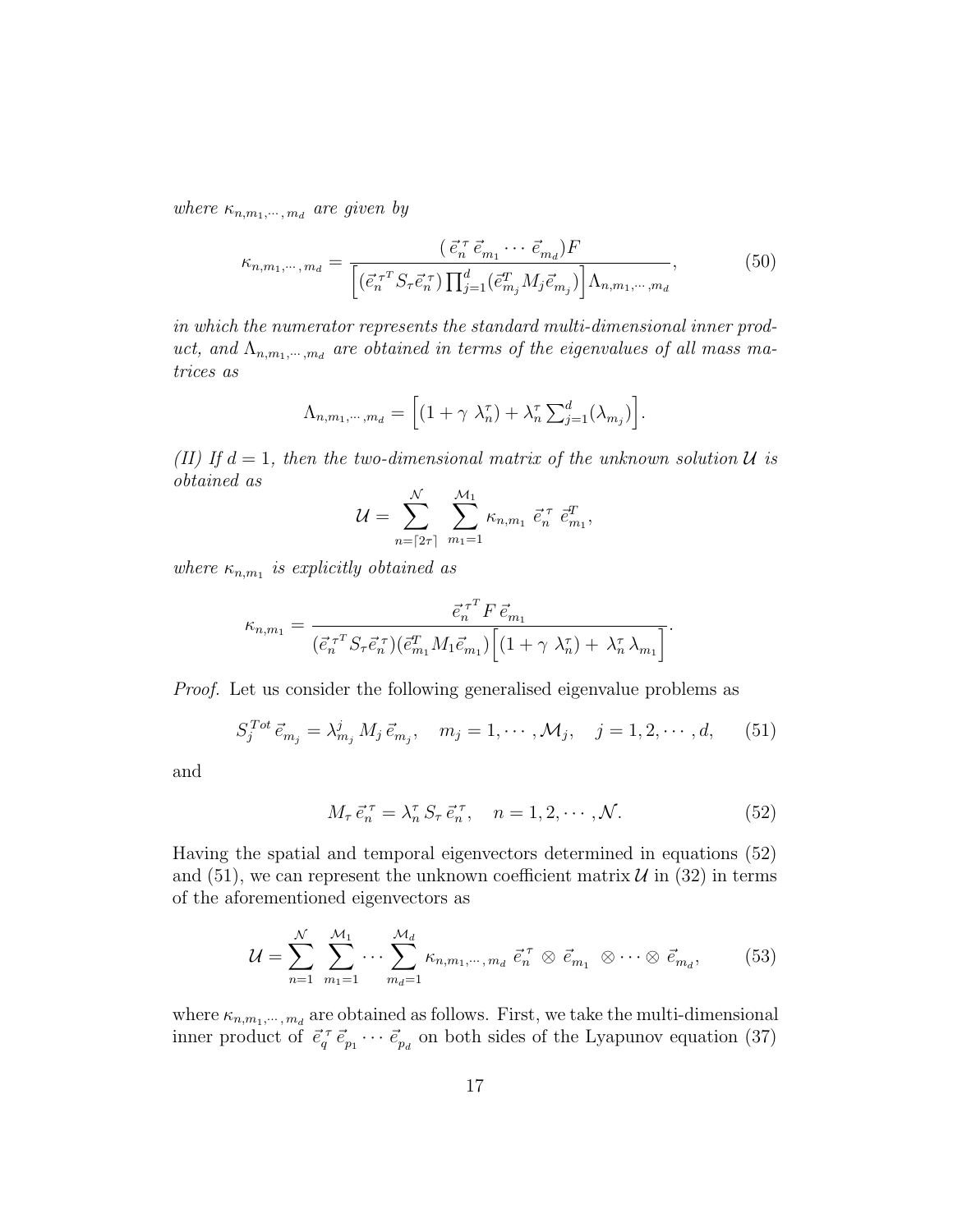as

$$
(\vec{e}_q^{\tau} \vec{e}_{p_1} \vec{e}_{p_2} \cdots \vec{e}_{p_d}) \left[ S_{\tau} \otimes M_1 \otimes \cdots \otimes M_d \right]
$$
  
+  $\sum_{j=1}^d [M_{\tau} \otimes M_1 \otimes \cdots \otimes M_{j-1} \otimes S_j^{Tot} \otimes M_{j+1} \cdots \otimes M_d]$   
+ $\gamma M_{\tau} \otimes M_1 \otimes \cdots \otimes M_d \left] U = (\vec{e}_q^{\tau} \vec{e}_{p_1} \cdots \vec{e}_{p_d}) F.$ 

Then, by replacing (51) and (52) into (50) and re-arranging the terms, we get

$$
\sum_{n=1}^{N} \sum_{m_1=1}^{M_1} \cdots \sum_{m_d=d}^{M_d} \kappa_{n,m_1,\cdots,m_d} \times \left( \vec{e}_q^{\tau^T} S_{\tau} \vec{e}_n^{\tau} \vec{e}_{p_1}^T M_1 \vec{e}_{m_1} \cdots \vec{e}_{p_d}^T M_d \vec{e}_{m_d} \right. \\
\left. + \sum_{j=1}^{d} \vec{e}_q^{\tau^T} M_{\tau} \vec{e}_n^{\tau} \vec{e}_{p_1}^T M_1 \vec{e}_{m_1} \cdots \vec{e}_{p_j}^T S_j^{Tot} \vec{e}_{m_j} \vec{e}_{p_{j+1}}^T M_{j+1} \vec{e}_{m_{j+1}} \cdots \vec{e}_{p_d}^T M_d \vec{e}_{m_d} \right) \\
= \left( \vec{e}_q^{\tau} \vec{e}_{p_1} \vec{e}_{p_2} \cdots \vec{e}_{p_d} \right) F.
$$

Recalling that  $S_j^{Tot} \vec{e}_{m_j} = (\lambda_{m_j} M_j \vec{e}_{m_j})$  and  $M_{\tau} \vec{e}_{n}^{\tau} = (\lambda_{n}^{\tau} S_{\tau} \vec{e}_{n}^{\tau})$ , we have

$$
\sum_{n=1}^{N} \sum_{m_1=1}^{M_1} \cdots \sum_{m_d=1}^{M_d} \kappa_{n,m_1,\cdots,m_d} \left( \vec{e}_q^{\tau^T} S_{\tau} \vec{e}_n^{\tau} \vec{e}_{p_1}^T M_1 \vec{e}_{m_1} \vec{e}_{p_2}^T M_2 \vec{e}_{m_2} \cdots \vec{e}_{p_d}^T M_d \vec{e}_{m_d} \right) \n+ \sum_{j=1}^{d} \vec{e}_q^{\tau^T} (\lambda_n^{\tau} S_{\tau} \vec{e}_n^{\tau}) \vec{e}_{p_1} M_1 \vec{e}_{m_1} \cdots \vec{e}_{p_j}^T (\lambda_{m_j}^j M_j \vec{e}_{m_j}) \vec{e}_{p_{j+1}}^T M_{j+1} \vec{e}_{m_{j+1}} \cdots \vec{e}_{p_d}^T M_d \vec{e}_{m_d} \n+ \gamma \vec{e}_q^{\tau^T} (\lambda_n^{\tau} S_{\tau} \vec{e}_n^{\tau}) \vec{e}_{p_1}^T M_1 \vec{e}_{m_1} \vec{e}_{p_2}^T M_2 \vec{e}_{m_2} \cdots \vec{e}_{p_d}^T M_d \vec{e}_{m_d} \right) \n= (\vec{e}_q^{\tau} \vec{e}_{p_1} \vec{e}_{p_2} \cdots \vec{e}_{p_d}) F.
$$

Therefore,

$$
\kappa_{n,m_1,\cdots,m_d} = \frac{(\vec{e}_n^{\tau} \vec{e}_{m_1} \cdots \vec{e}_{m_d}) F}{\left[ (\vec{e}_n^{\tau T} S_{\tau} \vec{e}_n^{\tau}) \prod_{j=1}^d (\vec{e}_{m_j}^T M_j \vec{e}_{m_j}) \right] \times \left[ (1 + \gamma \lambda_n^{\tau}) + \lambda_n^{\tau} \sum_{j=1}^d (\lambda_{m_j}) \right]}.
$$

Then, we have

$$
\sum_{n=\lceil 2\tau \rceil}^{N} \sum_{m_1=1}^{M_1} \cdots \sum_{m_d=1}^{M_d} \kappa_{n,m_1,\cdots,m_d} \left( \vec{e}_q^{\tau^T} S_{\tau} \vec{e}_n^{\tau} \right) \left( \vec{e}_{p_1}^T M_1 \vec{e}_{m_1} \right) \cdots \left( \vec{e}_{p_d}^T M_d \vec{e}_{m_d} \right) \times \left[ (1 + \gamma \lambda_n^{\tau}) + \lambda_n^{\tau} \sum_{j=1}^d (\lambda_{m_j}) \right] = \left( \vec{e}_q^{\tau} \vec{e}_{p_1} \vec{e}_{p_2} \cdots \vec{e}_{p_d} \right) F.
$$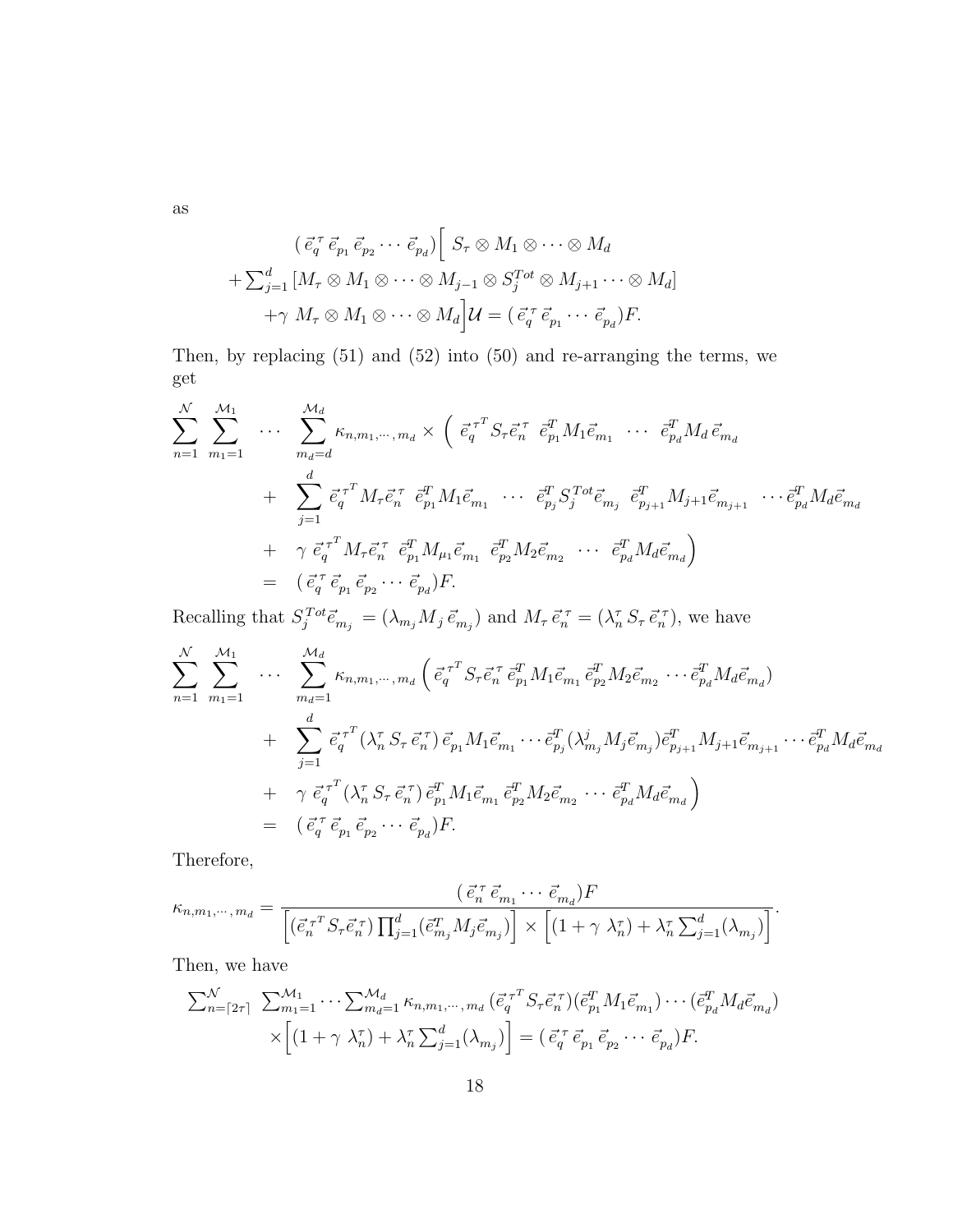On account of the fact that the spatial Mass  $M_j$  and temporal stiffness matrices  $S_{\tau}$  are diagonal (see Theorems 3.3 and 3.2), we have  $(\vec{e}_q^{\tau T} S_{\tau} \vec{e}_n^{\tau}) = 0$ if  $q \neq n$ , and also  $(\bar{e}_{p_j}^T M_j \bar{e}_{m_j}) = 0$  if  $p_j \neq m_j$ , which completes the proof for the case  $d > 1$ .

Following similar steps for the two-dimensional problem, it is easy to see that if  $d = 1$ , the relationship for  $\kappa$  can be derived as

$$
\kappa_{q,p_1} = \frac{\vec{e}_q^{\tau^T} F \vec{e}_{p_1}}{(\vec{e}_q^{\tau^T} S_\tau \vec{e}_q^{\tau})(\vec{e}_{p_1}^T M_1 \vec{e}_{p_1}) \left[ (1 + \gamma \lambda_n^{\tau}) + \lambda_n^{\tau} \lambda_{m_1} \right]}.
$$
(54)

In 4.1, we present a computational method for the fast solver which reduces the computational cost significantly.  $\Box$ 

## 4.1. Computational Considerations

Employing the fast solver in  $(1+d)$  dimensional problem  $d \geq 1$  can reduce the dominant computational cost of the eigensolver, which is  $\mathcal{O}(N^{2(1+d)})$ . This approach becomes more efficient in higher dimensional problems. There are two steps, which are associated with the fast solver:

**Step (i)**: computation of  $\kappa_{n,m_1,m_2,...,m_d}$  in (54),

**Step (ii):** constructing  $\mathcal{U}$  in (53).

To compute  $\kappa_{n,m_1,m_2,...,m_d}$ , we need to find the numerator as

$$
\begin{aligned}\n(\vec{e}_q^{\,\tau}\,\vec{e}_{p_1}^1 \cdots \vec{e}_{p_d}^d)F &= \\
\sum_{i=1}^{\mathcal{N}} \sum_{s_1=1}^{M_1} \cdots \sum_{s_d=1}^{M_d} \{\vec{e}_q^{\,\tau}\}_i \{\vec{e}_{p_1}^1\}_{s_1} \cdots \{\vec{e}_{p_d}^d\}_{s_d} \{F\}_{i,s_1,\cdots,s_d},\n\end{aligned} \tag{55}
$$

which leads to a computational complexity  $\mathcal{O}(N^{2(1+d)})$ . Employing the sumfactorization, the numerator can be written as

$$
(\vec{e}_q^{\tau} \vec{e}_{p_1} \cdots \vec{e}_{p_d})F =
$$
\n
$$
\sum_{i=1}^{N} {\{\vec{e}_q^{\tau}\}_i \sum_{s_1=1}^{M_1} {\{\vec{e}_{p_1}\}_s}_1 \cdots \sum_{s_{d-1}=1}^{M_{d-1}} {\{\vec{e}_{p_{d-1}}\}_s}_{d-1}} \sum_{s_d=1}^{M_d} {\{\vec{e}_{p_d}\}_s} \{F\}_{i,s_1,\cdots,s_d},
$$
\n(56)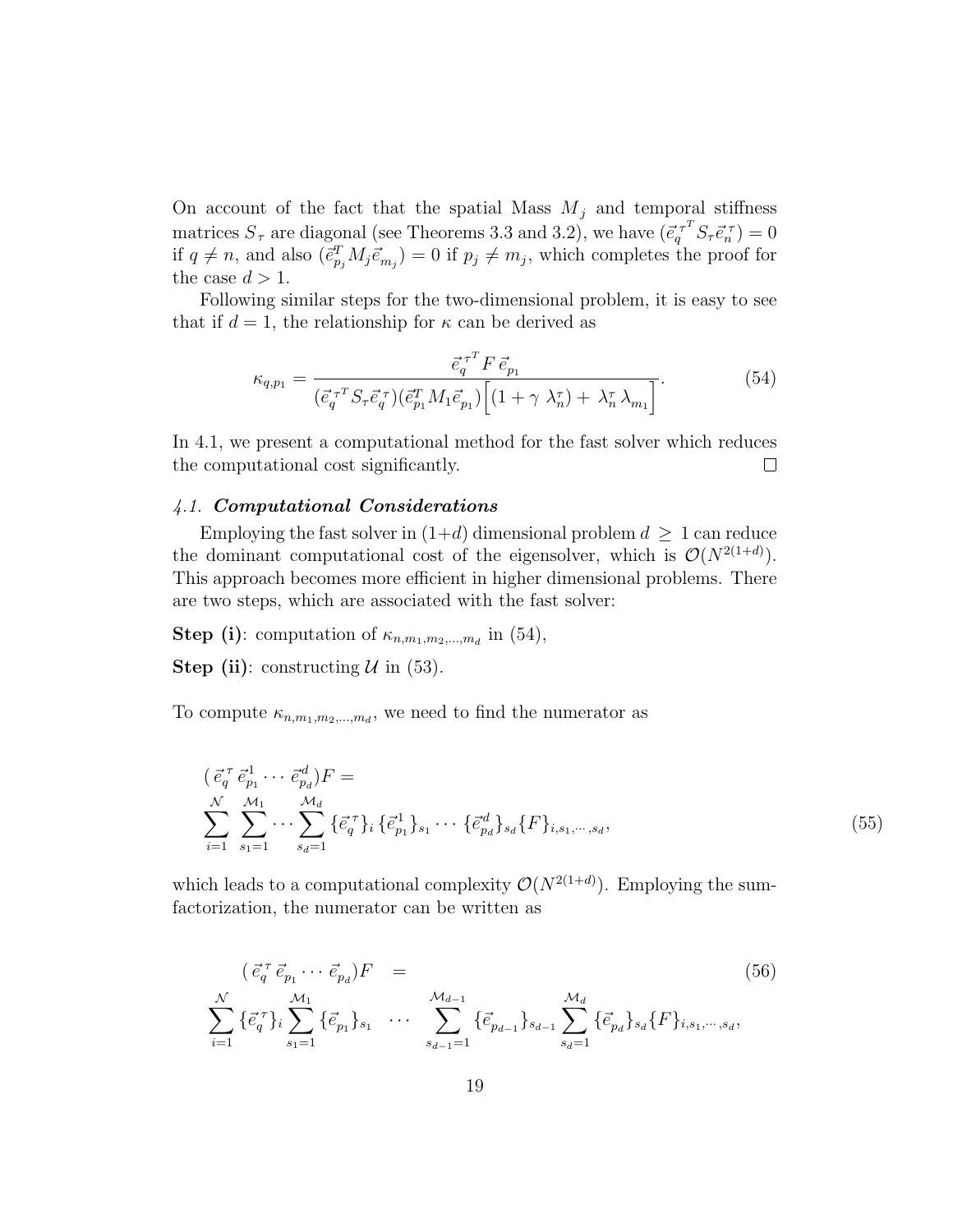in which the inner-most sum is obtained as

$$
\mathcal{F}_{i,s_1,\dots,s_{d-1},p_d}^d = \sum_{s_d=1}^{\mathcal{M}_d} \{ \vec{e}_{p_d}^d \}_{s_d} \{ F \}_{i,s_1,\dots,s_d},\tag{57}
$$

and similarly, we can write the second one as

$$
\mathcal{F}_{i,s_1,\dots,s_{d-2},p_{d-1},p_d}^{d-1} = \sum_{s_{d-1}=1}^{M_{d-1}} \{ \vec{e}_{p_{d-1}}^{d-1} \}_{s_{d-1}} \mathcal{F}_{i,s_1,\dots,s_{d-1},p_d}^d.
$$
(58)

Finally, we get

$$
\mathcal{F}^1_{i,p_1,\cdots,p_d} = \sum_{s_1=1}^{\mathcal{M}_1} \{ \vec{e}_{p_1}^1 \}_{s_1} \mathcal{F}^2_{i,p_1,p_2,\cdots,p_d}.
$$
 (59)

We observe that the computational cost can be reduced to  $\mathcal{O}(N^{2+d})$ . A similar sum-factorization technique can be applied to step (ii).

## 5. Numerical Tests

We now examine the unified PG spectral method and the corresponding unified fast solver (53) and (54) for (14) in the context of several numerical test cases in order to investigate the spectral/exponential rate of convergence in addition to the computational efficiency of the scheme. The corresponding force term  $f$  in (14) is obtained in Appendix for the following test cases, listed as:

Test case (I): (smooth solutions with finite regularity) we consider the following exact solution to perform the temporal p-refinement as

$$
u^{exact} = t^{p_1} \times ((1+x)^{p_2} - \epsilon (1+x)^{p_3}), \tag{60}
$$

where  $p_1 = 7\frac{2}{3}$ ,  $p_2 = 6\frac{1}{3}$ ,  $p_3 = 6\frac{2}{7}$  and  $t \in [0, 1]$  and  $x \in [-1, 1]$ .

Test case (II): (spatially smooth function) we consider

$$
u^{exact} = t^{p_1} \times \sin[n\pi (1+x)], \tag{61}
$$

where  $n = 1$  and  $p_1 = 6\frac{1}{3}$ , for the exponential *p-refinement*.

Test case (III): (high-dimensional problems) to perform the p-refinement in higher dimensions  $(d = 2, 3)$ , we choose the exact solution

$$
u^{exact} = t^{p_1} \times \prod_{i=1}^{d} ((1+x_i)^{p_{2i}} - \epsilon (1+x)^{p_{2i+1}}), \tag{62}
$$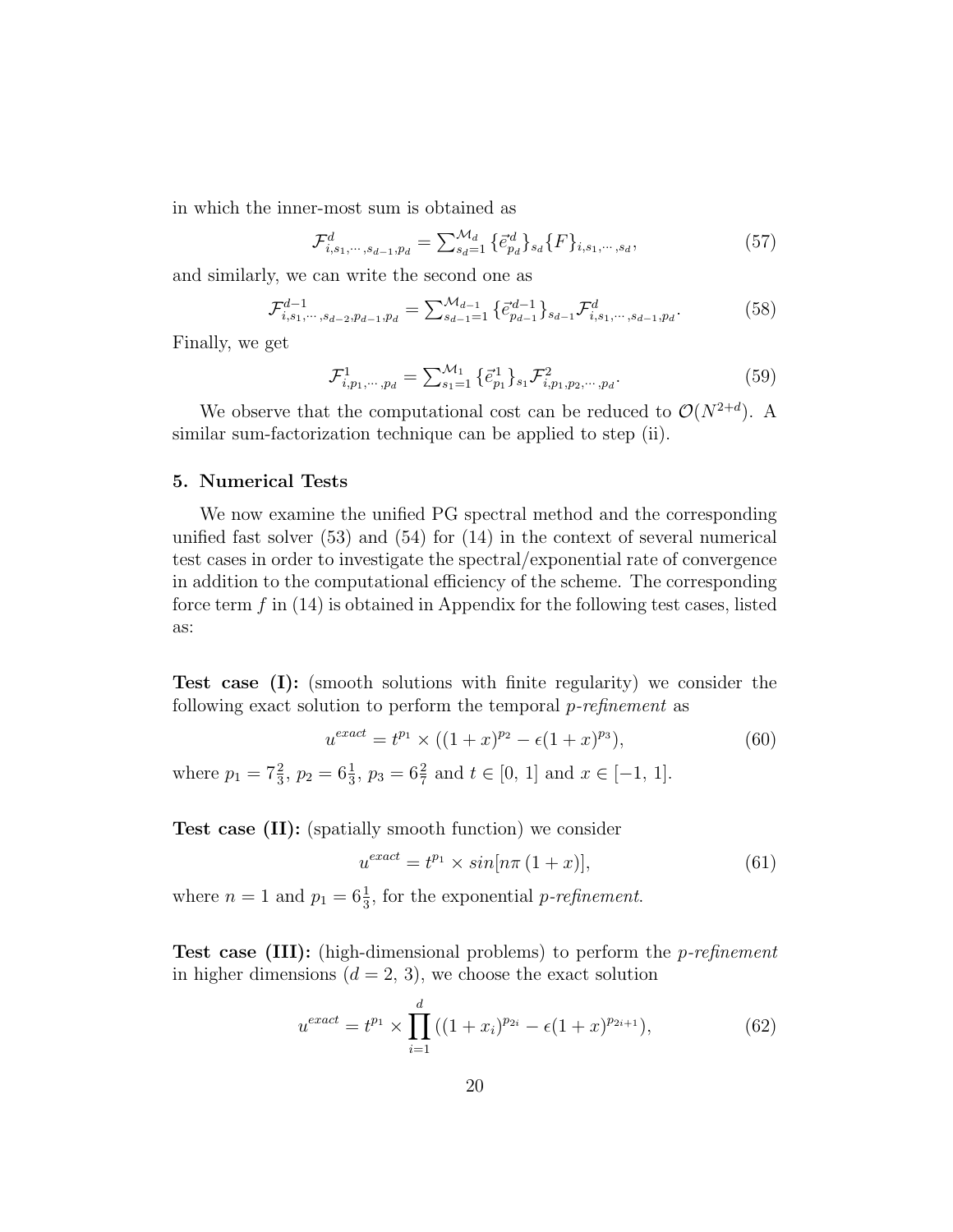

Figure 1: Temporal *p-refinement*: log-log scale  $L^2$ -error versus temporal expansion orders  $\mathcal N$  for test case (II).

where  $p_1 = 7\frac{2}{3}$ ,  $p_2 = 6\frac{1}{3}$ ,  $p_3 = 6\frac{2}{7}$ ,  $p_4 = 7\frac{4}{5}$ ,  $p_5 = 7\frac{1}{7}$ ,  $p_6 = 7\frac{3}{5}$ ,  $p_7 =$  $7\frac{1}{7}$  $\frac{1}{7}$  and  $\epsilon_1 = 2^{p_2-p_3}$ ,  $\epsilon_2 = 2^{p_4-p_5}$ ,  $\epsilon_3 = 2^{p_6-p_7}$  in the hypercube domain as  $[0, 1] \times [-1, 1] \times \cdots \times [-1, 1]$  $d \ times$ .

Test case (IV): (CPU time) to examine the efficiency of the method for the high-dimensional domain, we employ (62), where  $p_1 = 4$ ,  $p_{2i} = 3\frac{1}{3}$ ,  $p_{2i} = 3\frac{2}{7}, \epsilon_i = 2^{p_{2i}-p_{2i+1}}, t \in [0,1], \text{ and } x \in [-1,1]^d.$  In the following numerical examples, we illustrate the convergence rate and efficiency of the method, employing the test cases.

#### 5.1. Numerical Test (I)

We plot the log-log scale  $L^2$ -error versus temporal orders  $\mathcal N$  in Fig. 1 in a log-log scale plot for the test case (I) while  $2\tau = \frac{1}{10}$ ,  $\frac{9}{10}$ ,  $2\mu_1 = \frac{5}{10}$ ,  $2\nu_1 = \frac{15}{10}$ ,  $T = 1$  and spatial expansion order is fixed  $(\mathcal{M} = 23)$ . Having the same set-up, we also consider  $2\tau = \frac{11}{10}$ ,  $\frac{19}{10}$  in the temporal direction to examine the spectral convergence of fractional wave equation. The  $L^2$ -error decays linearly in the log-log scale plot as temporal expansion order  $\mathcal N$  increases in both cases, indicating the spectral convergence of PG method. In  $[2]$ , we obtain the theoretical convergence rate of  $||e||_{L^2}$  and compare with the corresponding practical ones.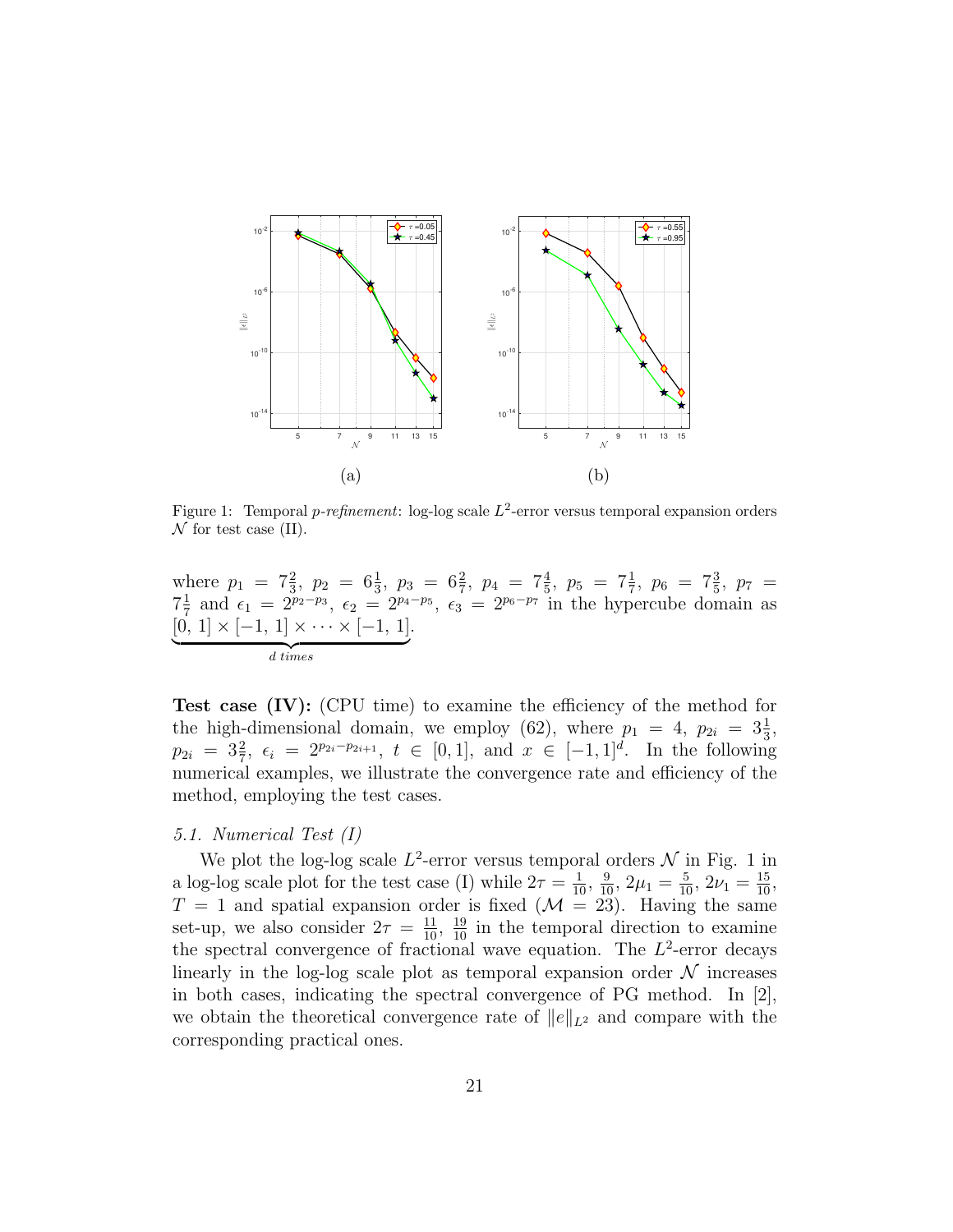

Figure 2: Spatial p-refinement: log-log scale  $L^2$ -error versus spatial expansion orders M for the test case (II).



Figure 3: Exponential convergence in the spatial *p-refinement*: log-log scale  $L^2$ -error versus spatial expansion orders  $M$  for the test case  $(I)$ .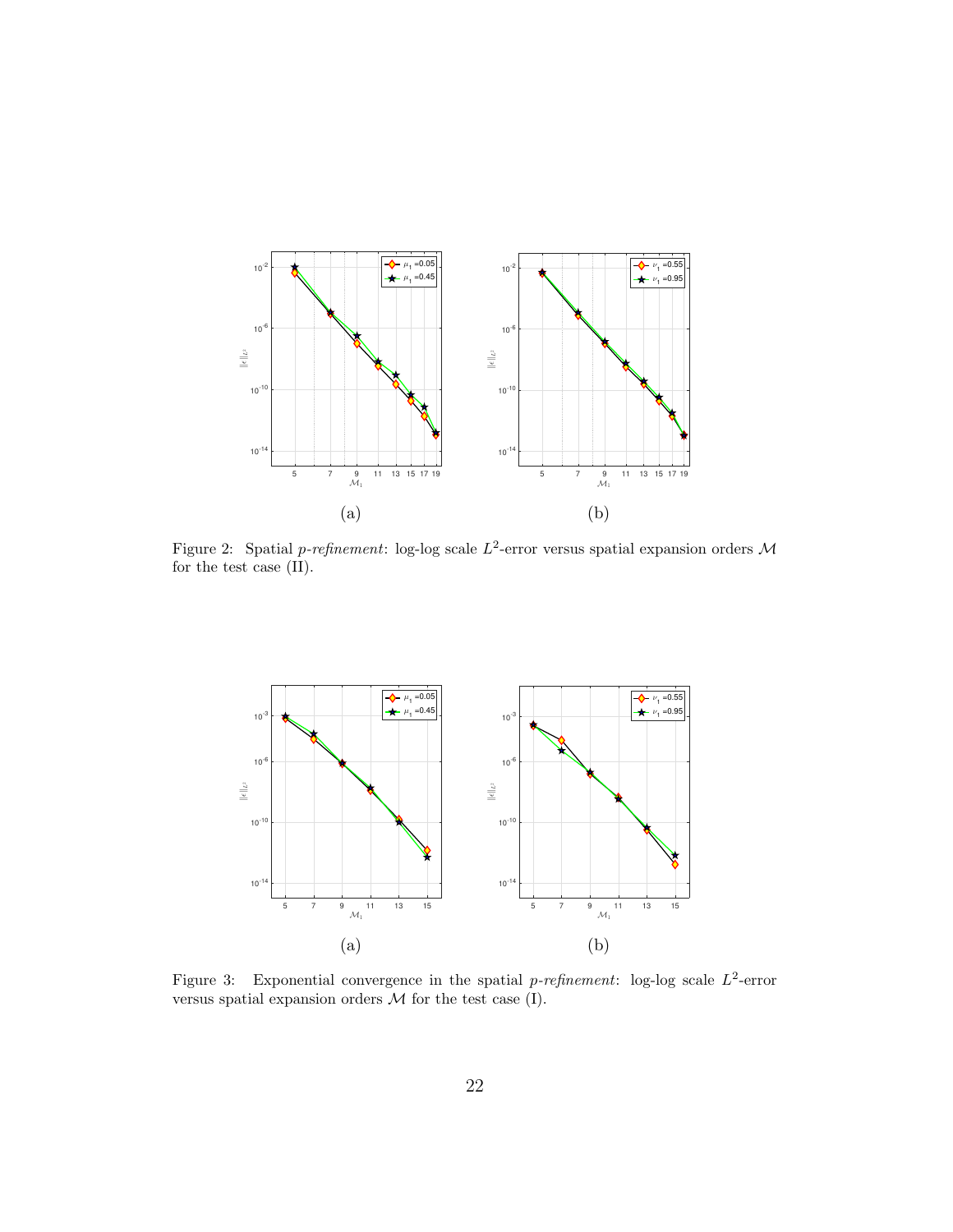

Figure 4: Spatial p-refinement: log-log scale  $L^{\infty}$ -error versus spatial expansion orders  $\mathcal{M}_2$ ,  $\mathcal{M}_3$  in the test case (III) for the limit fractional orders of  $\nu$ .

# 5.2. Numerical Test (II)

Here, we perform the spatial *p-refinement* while the temporal expansion order is fixed for the test case (I). In Fig. 2, spectral convergence of log-log scale  $L^{\infty}$ -error versus spatial expansion orders  $\mathcal{M}_1$  is shown where  $2\nu_1 = \frac{11}{10}$ ,  $\frac{19}{10}$  in setup (a). We set  $2\tau = \frac{6}{10}$ ,  $2\mu_1 = \frac{5}{10}$ ,  $T = 1$  and temporal expansion order is fixed ( $\mathcal{N} = 23$ ). In this case, the limit fractional orders of  $\nu_1$  are examined, where both have the spectral convergence but with different rates. We also carried out the spatial *p-refinement* for the limit fractional orders of  $\mu_1$ . The spectral convergence of the PG method is observed, where  $2\mu_1 = \frac{1}{10}$ ,  $\frac{9}{10}$  and  $2\nu_1 = \frac{5}{10}$ . To this end, we can conclude that the PG method in  $(1+1)$  dimensional space-time domain is spectrally accurate up to the order of  $10^{-15}$ .

# 5.3. Numerical Test (III)

In Fig. 3, we plot  $||e||_{L^2} = ||u - u^{ext}||_{L^2}$  versus spatial expansion orders M for the test case (II), showing the spatial p-refinement. In setup (a)  $2\nu_1 = \frac{11}{10}$ ,  $\frac{19}{10}$  and  $2\mu_1 = \frac{5}{10}$  and in setup (b)  $2\mu_1 = \frac{11}{10}$ ,  $\frac{19}{10}$  and  $2\nu_1 = \frac{5}{10}$ where  $2\tau = \frac{6}{10}$ . The temporal expansion order  $(\mathcal{N} = 23)$  is fixed. The exponential convergence in the log-linear scale plot is illustrated clearly for the limit fractional orders of  $\mu_1$  and  $\nu_1$  in case spatial component of the exact solution is a sinusoidal smooth function.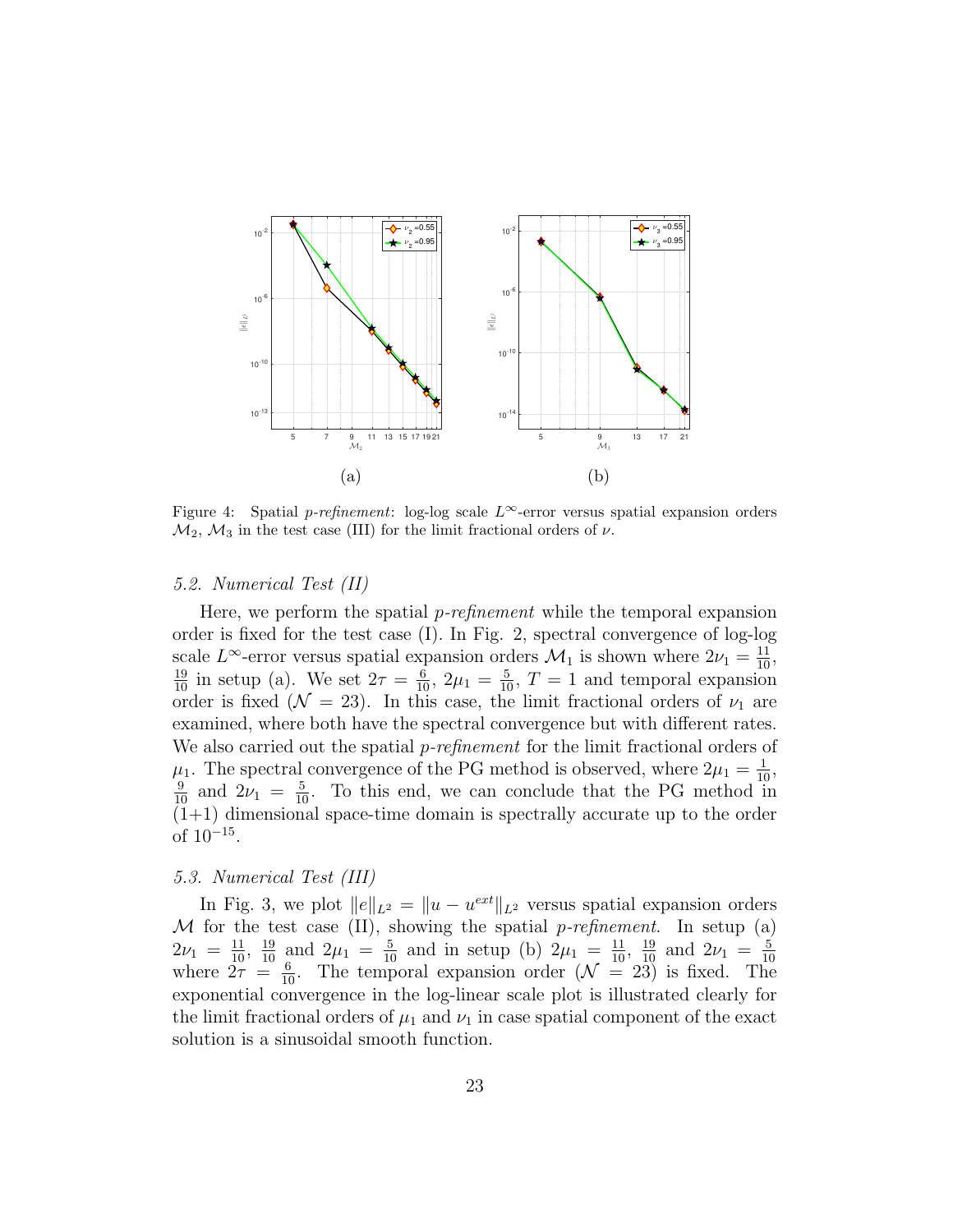

Figure 5: Spatial p-refinement: log-log scale  $L^{\infty}$ -error versus spatial expansion orders  $\mathcal{M}_2$ ,  $\mathcal{M}_3$  for the test case (III) for the limit fractional orders of  $\mu$ .

# 5.4. Numerical Test (IV)

In addition to spatial/temporal *p-refinement*, we perform *p-refinement* for  $(1+2)$  and  $(1+3)$  as the higher dimensional domain in the test case (III). In Fig. 4, the spectral convergence of log-log  $L^{\infty}$ -error versus spatial expansion orders  $\mathcal{M}_2$ ,  $\mathcal{M}_3$  is shown. In setup (a),  $2\nu_2 = \frac{11}{10}$ ,  $\frac{19}{10}$  while  $2\nu_1 = \frac{15}{10}$ ,  $2\mu_1 = \frac{4}{10}$ and  $2\mu_2 = \frac{6}{10}$  and setup (b)  $2\nu_3 = \frac{11}{10}$ ,  $\frac{19}{10}$  while  $2\nu_1 = \frac{14}{10}$ ,  $2\nu_2 = \frac{16}{10}$ ,  $2\mu_1 = \frac{3}{10}$ ,  $2\mu_2 = \frac{5}{10}$  and  $2\mu_3 = \frac{7}{10}$ , where  $2\tau = \frac{6}{10}$ ,  $T = 1$ . Furthermore, we increase the maximum bases order uniformly in all dimensions.

Similarly, we perform the spatial *p-refinement* for the limit fractional orders of  $\mu$  in FADE. We study setup (a)  $2\mu_2 = \frac{1}{10}$ ,  $\frac{9}{10}$  while  $2\mu_1 = \frac{5}{10}$ , and setup (b)  $2\mu_3 = \frac{1}{10}$ ,  $\frac{9}{10}$  while  $2\mu_1 = \frac{4}{10}$ ,  $2\mu_2 = \frac{6}{10}$ . In both setups,  $2\tau = \frac{6}{10}$ ,  $2\nu_1 = \frac{5}{10}$ ,  $2\nu_2 = \frac{3}{10}$ ,  $\widetilde{T} = 1$ . Furthermore,  $\mathcal{N} = \mathcal{M}_1 = \mathcal{M}_2 = \mathcal{M}_3$  changes concurrently. In Fig. 5, the PG method shows spectral convergence for the limit fractional orders of  $\mu$ .

#### 5.5. Numerical Test (V)

To examine the efficiency of the PG method and the fast solver in highdimensional problem, the convergence results and CPU time for test case  $(IV)$  are presented in Table 1 for  $(1+1)$ ,  $(1+3)$  and  $(1+5)$  dimensional spacetime hypercube domains where the error is measured by the essential norm  $||e||_{\infty}$  in the test case (IV). The CPU time is obtained on Intel (Xeon E52670)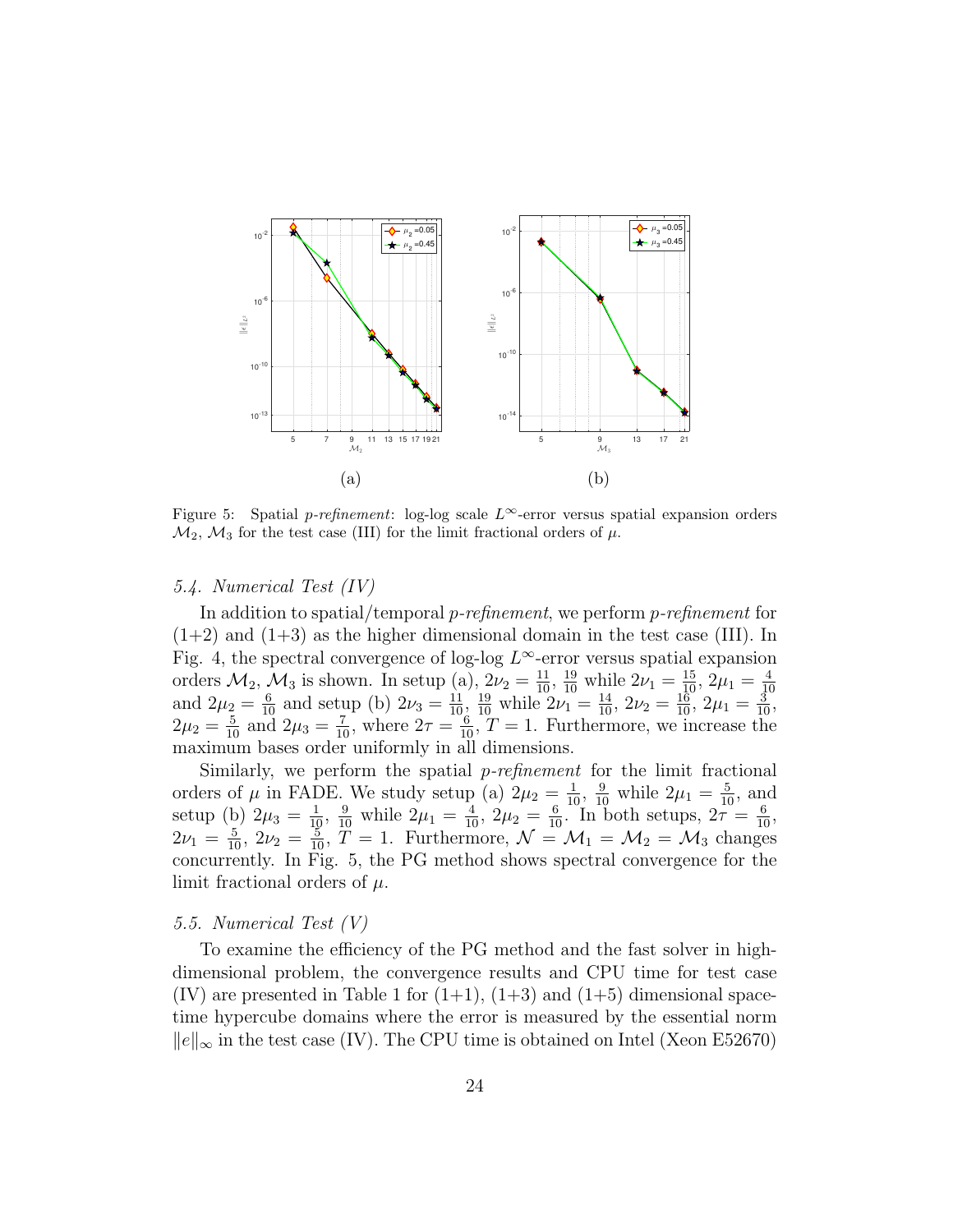Table 1: Performance study and CPU time (in sec.) of the unified PG spectral method for the test case (IV). In each step, we uniformly increase the bases order by one in all dimensions.

|    | 2-D FADRE                 |                              |    | 3-D FADRE                 |                   |
|----|---------------------------|------------------------------|----|---------------------------|-------------------|
|    | $\ \epsilon\ _{L^\infty}$ | CPU Time<br>$[\mathrm{Sec}]$ | N  | $\ \epsilon\ _{L^\infty}$ | CPU Time<br>[Sec] |
| 5  | 0.008                     | 1.48                         |    | 0.01                      | 1.43              |
|    | 0.0003                    | 3.01                         |    | 0.0003                    | 5.39              |
| 9  | $1.69\times10^{-6}$       | 3.48                         |    | $2.6\times10^{-7}$        | 6.14              |
| 15 | $2.96\times10^{-11}$      | 4.95                         | 15 | $2.41\times10^{-10}$      | 7.54              |

4-D FADRE

| N. | $\ \epsilon\ _{L^\infty}$        | <b>CPU</b> Time<br>[Sec] |
|----|----------------------------------|--------------------------|
| 5  | 0.00005                          | 3.56                     |
| 7  | $3.31\times10^{-7}$              | 8.87                     |
| Q  | $\overline{8.17\times10^{-9}}$   | 5.37                     |
| 15 | $\frac{1}{9.70 \times 10^{-12}}$ | 55.78                    |

2.5 GHz processor. The presented PG method remains spectrally accurate in (1+5) dimensional time-space domain.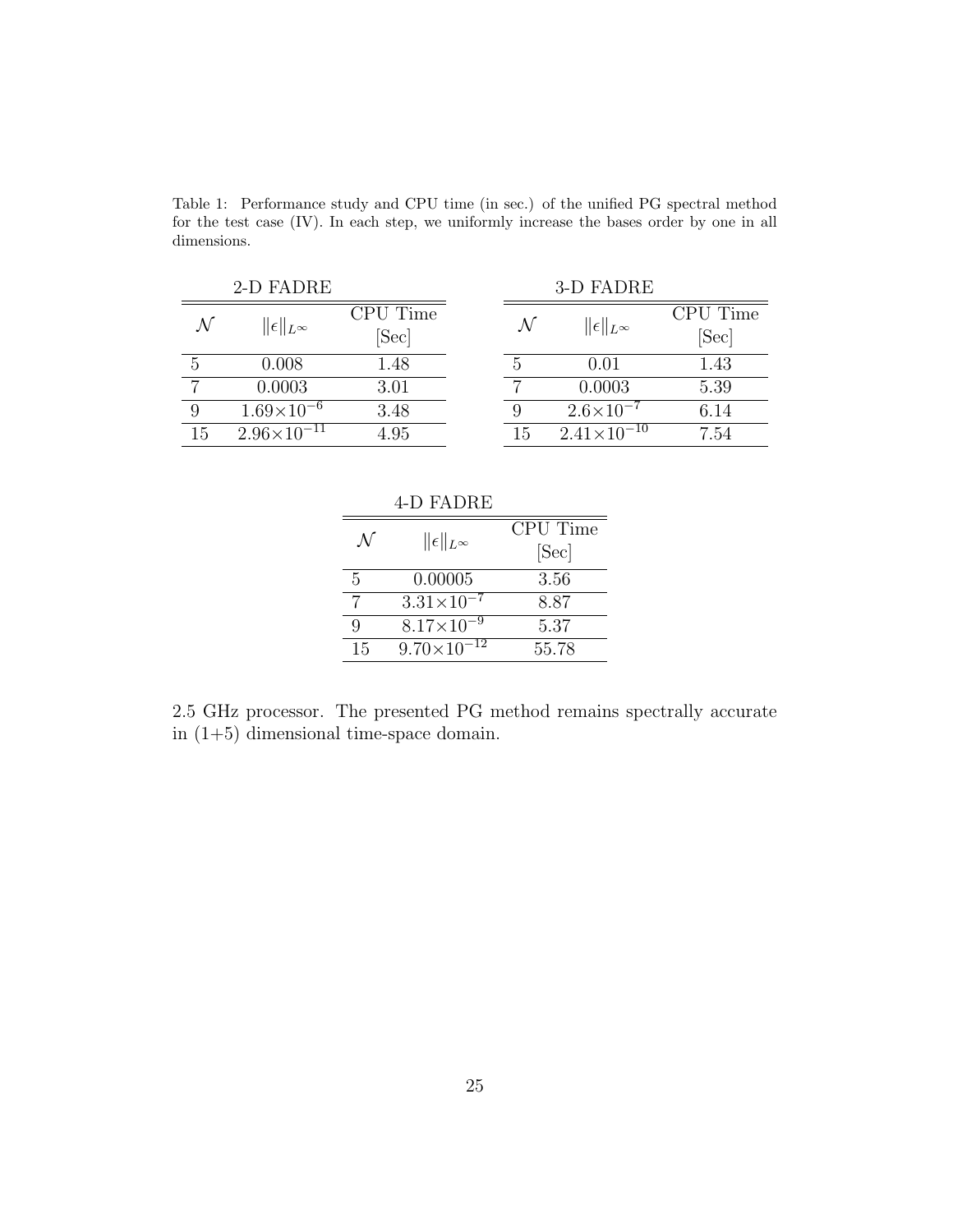#### 6. Summary and Discussion

### 6.1. Summary

We developed a new unified Petrov-Galerkin spectral method for a class of fractional partial differential equations with constant coefficients (14) in a  $(1+d)$ -dimensional *space-time* hypercube,  $d = 1, 2, 3$ , etc, subject to homogeneous Dirichlet initial/boundary conditions. We employed Jacobi polyfractonomials, as temporal basis/test functions, and the Legendre polynomials as spatial basis/test functions, yielding spatial mass matrices being independent of the spatial fractional orders. Additionally, we formulated the novel unified fast linear solver for the resulting high-dimensional linear system, which reduces the computational cost significantly. In fact, the main idea of the paper was to formulate a closed-form solution for the highdimensional Lyapunov equation in terms of the eigensolutions up to the precision accuracy of computationally obtained eigensolutions. The PG method has been illustrated to be spectrally accurate for power-law test cases in each dimension. Furthermore, exponential convergence is observed for a sinusoidal smooth function in a spatial p-refinement. To check the stability and spectral convergence of the PG method, we carried out the corresponding discrete stability and error analysis of the method for (15) in [2].

Despite the high accuracy and the efficiency of the method especially in higher-dimensional problems, treatment of FPDEs in complex geometries and FPDEs with variable coefficients will be studies in our future works.

# Appendix

Here, we provide the force function based on the exact solutions.

#### • Force term of test case (I)

To obtain  $f$  in (14) based on (60), first we need to calculate all fractional derivatives of  $u^{ext}$ . To satisfy the corresponding boundary conditions,  $\epsilon_i =$  $2^{p_{2i}-p_{2i+1}}$ . Take  $X^T = t^{p_1}$  and  $X_i^S = (1+\zeta_i)^{p_{2i}} - \epsilon_i (1+\zeta_i)^{p_{2i+1}}$ , where  $\zeta_i = 2\frac{x_i - a_i}{b_i - a_i} - 1$  and  $\zeta_i \in [-1, 1]$ . Considering (2),

$$
{}_{0}\mathcal{D}^{2\tau}_{t}X^{T} = \frac{\Gamma[p_{1}+1]}{\Gamma[p_{1}+1-2\tau]} t^{p_{1}-2\tau} = (\frac{T}{2})^{p_{1}-2\tau} \frac{\Gamma[p_{1}+1]}{\Gamma[p_{1}+1-2\tau]} (1+\eta(t))^{p_{1}-2\tau}, \qquad (63)
$$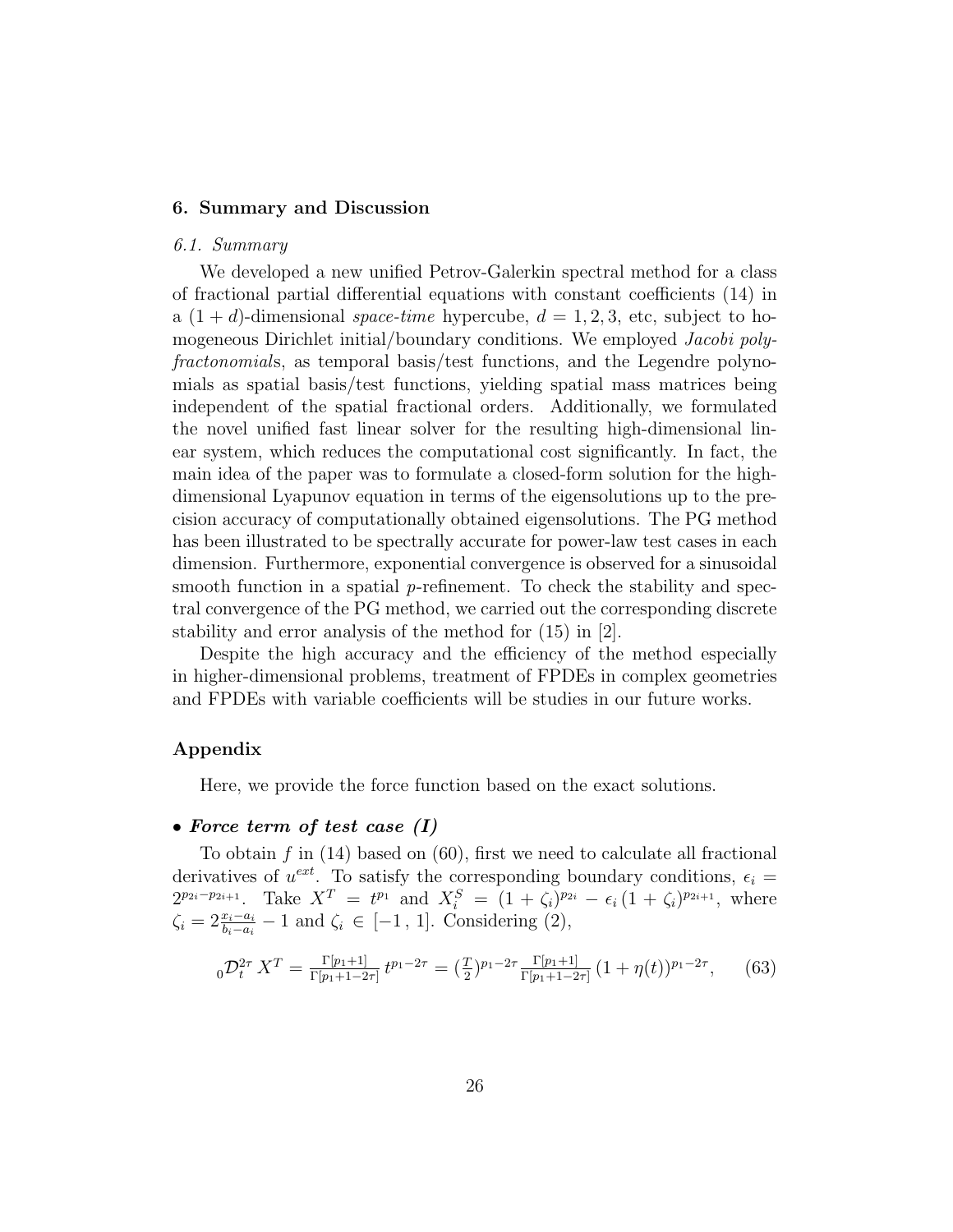where  $\eta(t) = 2(\frac{t}{T}) - 1$ . Similarly,

$$
{}_{a_i} \mathcal{D}_{x_i}^{2\mu_i} X_i^S = \left(\frac{b_i - a_i}{2}\right)^{-2\mu_i} \left[\frac{\Gamma[p_{2i} + 1]}{\Gamma[p_{2i} + 1 - 2\mu_i]} (1 + \zeta_{2i}(x_i))^{p_{2i} - 2\mu_i} - \frac{\zeta_{2i} \Gamma[p_{2i+1} + 1]}{\zeta_{2i+1} + 1 - 2\mu_i} (1 + \zeta_{2i}(x_i))^{p_{2i+1} - 2\mu_i}\right],
$$
\n(64)

and

$$
{}_{a_i} \mathcal{D}_{x_i}^{2\nu_i} X_i^S = \left(\frac{b_i - a_i}{2}\right)^{-2\nu_i - 2} \left[\frac{\Gamma[p_{2i} + 1]}{\Gamma[p_{2i} + 1 - 2\nu_i]} (1 + \zeta_{2i}(x_i))^{p_{2i} - 2\nu_i} - \frac{\zeta_{2i} \Gamma[p_{2i} + 1 + 1]}{\zeta_{2i} \Gamma[p_{2i+1} + 1 - 2\nu_i]} (1 + \zeta_{2i}(x_i))^{p_{2i+1} - 2\nu_i}\right].
$$
\n(65)

Therefore,

$$
f = \left(\frac{T}{2}\right)^{p_1 - 2\tau} \frac{\Gamma[p_1 + 1]}{\Gamma[p_1 + 1 - 2\tau]} \left(1 + \eta\right)^{p_1 - 2\tau} \prod_{i=1}^d (1 + \zeta_i)^{p_{2i}} - \epsilon_i (1 + \zeta_i)^{p_{2i+1}} + \sum_{i=1}^d \left(\frac{T}{2}\right)^{p_1} (1 + \eta)^{p_1} \left(c_{l_i} \left(\frac{b_i - a_i}{2}\right)^{-2\mu_i} \left[\frac{\Gamma[p_{2i} + 1]}{\Gamma[p_{2i} + 1 - 2\mu_i]}(1 + \zeta_{2i})^{p_{2i} - 2\mu_i}\right] - \epsilon_i \frac{\Gamma[p_{2i+1} + 1]}{\Gamma[p_{2i+1} + 1 - 2\mu_i]} \left(1 + \zeta_{2i}\right)^{p_{2i+1} - 2\mu_i} \prod_{j=1, j\neq i}^d \left[(1 + \zeta_j)^{p_{2j}} - \epsilon_j (1 + \zeta_j)^{p_{2j+1}}\right] \right) - \sum_{i=1}^d \left(\frac{T}{2}\right)^{p_1} (1 + \eta)^{p_1} \left(\kappa_{l_i} \left(\frac{b_i - a_i}{2}\right)^{-2\nu_i - 2} \left[\frac{\Gamma[p_{2i} + 1]}{\Gamma[p_{2i} + 1 - 2\mu_i]}(1 + \zeta_{2i})^{p_{2i} - 2\nu_i}\right] - \epsilon_i \frac{\Gamma[p_{2i+1} + 1]}{\Gamma[p_{2i+1} + 1 - 2\nu_i]} \left(1 + \zeta_{2i}\right)^{p_{2i+1} - 2\nu_i} \prod_{j=1, j\neq i}^d \left[(1 + \zeta_j)^{p_{2j}} - \epsilon_j (1 + \zeta_j)^{p_{2j+1}}\right). (66)
$$

# • Force term of test case (II)

Take  $X^T = t^{p_1}$  and  $X_i^S = \sin(n\pi\zeta)$ . Here, we approximate  $X_i^S$  as

$$
X^{S} = \sum_{j=1}^{N_s} (-1)^{2j-1} \frac{(n\pi\zeta)^{2j-1}}{(2j-1)!},
$$
\n(67)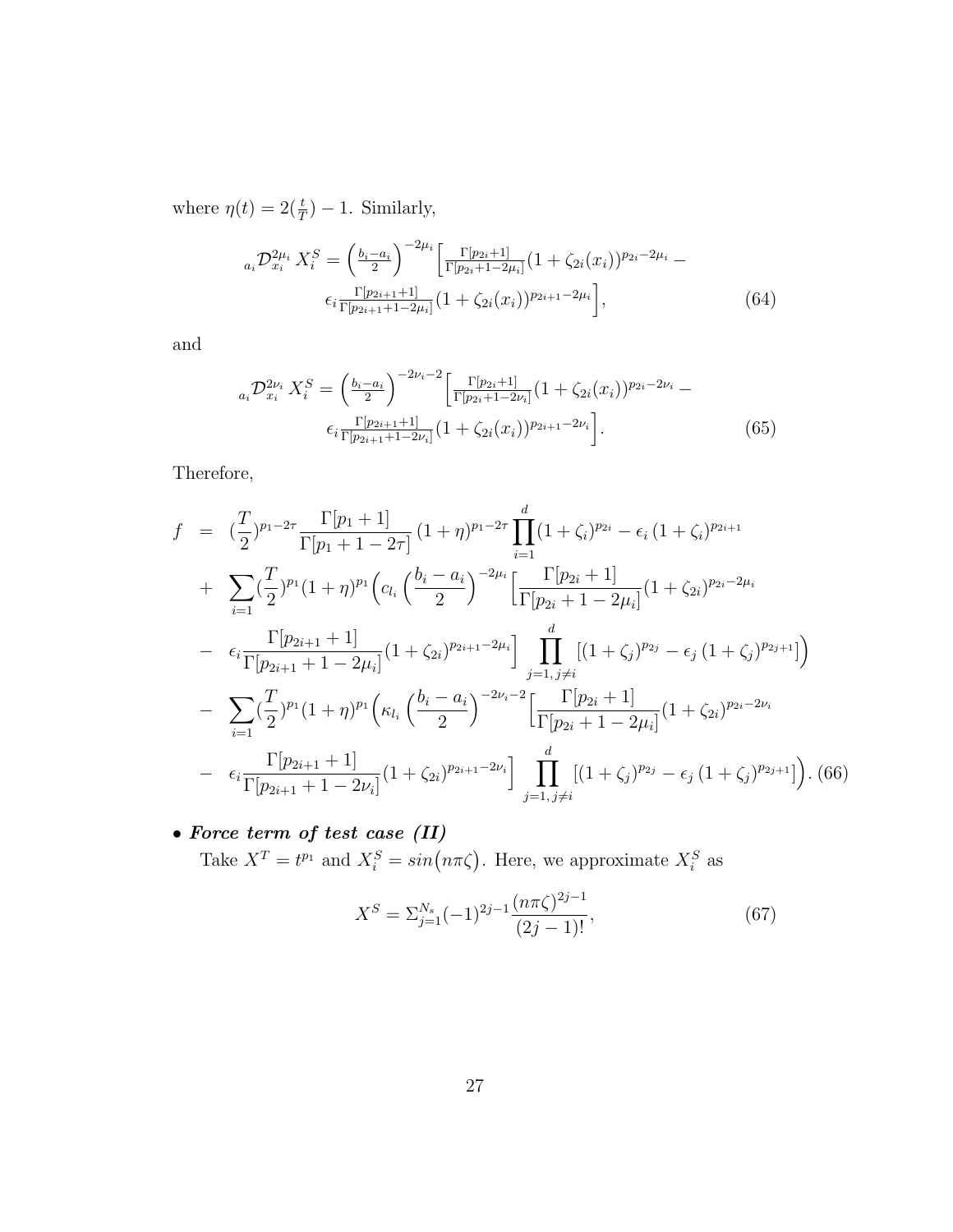where  $N_s$  controls the level of approximation error. Taking the same steps of (66), we obtain

$$
f = \left(\frac{T}{2}\right)^{p_1 - 2\tau} \frac{\Gamma[p_1 + 1]}{\Gamma[p_1 + 1 - 2\tau]} \left(1 + \eta\right)^{p_1 - 2\tau} \sum_{j=1}^{N_s} (-1)^{2j-1} \frac{(n\pi\zeta)^{2j-1}}{(2j-1)!} + \left(\frac{T}{2}\right)^{p_1} (1 + \eta)^{p_1} \left[ (c_l) \left(\frac{b-a}{2}\right)^{-2\mu} \sum_{j=1}^{N_s} (-1)^{2j-1} \frac{(n\pi\zeta)^{2j-1}}{(2j-1)!} \frac{\Gamma[2j]}{\Gamma[2j-2\mu]} \zeta^{2j-2\mu} - \left(\kappa_l\right) \left(\frac{b-a}{2}\right)^{-2\nu-2} \sum_{j=1}^{N_s} (-1)^{2j-1} \frac{(n\pi\zeta)^{2j-1}}{(2j-1)!} \frac{\Gamma[2j]}{\Gamma[2j-2\nu]} \zeta^{2j-2\nu} \right].
$$
 (68)

# Acknowledgement

This work was supported by the MURI/ARO on Fractional PDEs for Conservation Laws and Beyond: Theory, Numerics and Applications (W911NF-15-1-0562).

#### References

- [1] M. Zayernouri, G. E. Karniadakis, Fractional Sturm–Liouville eigenproblems: theory and numerical approximation, Journal of Computational Physics 252 (2013) 495–517.
- [2] M. Samiee, M. Zayernouri, M. M. Meerschaert, A Unified Spectral Method for FPDEs with Two-sided Derivatives; part II: Stability and Error Analysis, submitted to Journal of Computational Physics, 2016 .
- [3] I. Podlubny, Fractional differential equations: an introduction to fractional derivatives, fractional differential equations, to methods of their solution and some of their applications, vol. 198, Academic press, 1998.
- [4] M. M. Meerschaert, A. Sikorskii, Stochastic models for fractional calculus, vol. 43, Walter de Gruyter, 2012.
- [5] B. Guo, X. Pu, F. Huang, Fractional partial differential equations and their numerical solutions, World Scientific, 2015.
- [6] S. G. Samko, A. A. Kilbas, O. I. Marichev, Fractional integrals and derivatives, Theory and Applications, Gordon and Breach, Yverdon 1993.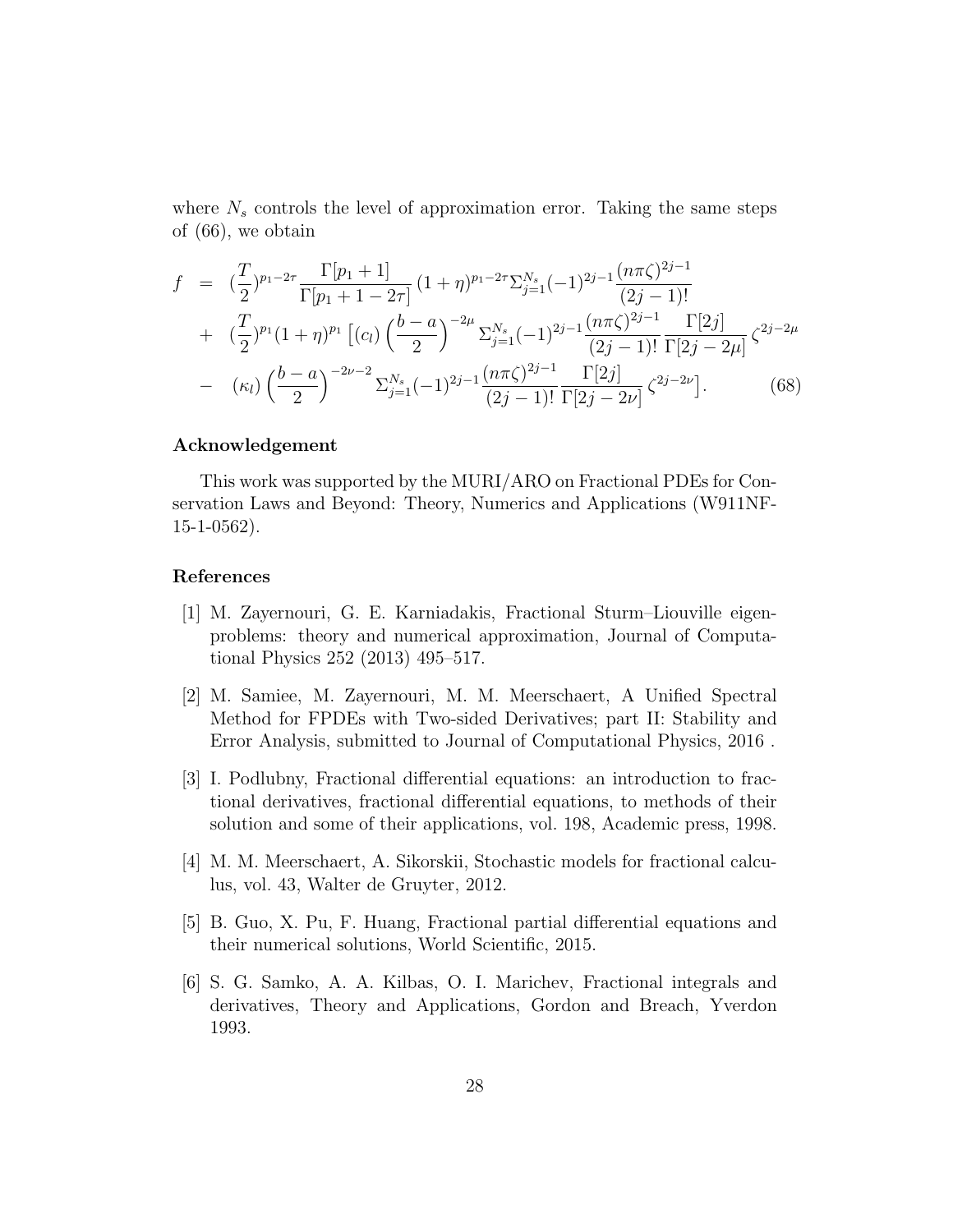- [7] A. Carpinteri, F. Mainardi, Fractals and fractional calculus in continuum mechanics, vol. 378, Springer, 2014.
- [8] R. Klages, G. Radons, I. M. Sokolov, Anomalous Transport: Foundations and Applications, Wiley-VCH, 2008.
- [9] R. Metzler, J. Klafter, The random walk's guide to anomalous diffusion: a fractional dynamics approach, Physics reports 339 (1) (2000) 1–77.
- [10] G. M. Zaslavsky, J. Meiss, Physics of Chaos in Hamiltonian systems, Nature 398 (6725) (1999) 303.
- [11] P. Perdikaris, G. E. Karniadakis, Fractional-order viscoelasticity in onedimensional blood flow models, Annals of biomedical engineering 42 (5) (2014) 1012–1023.
- [12] R. L. Magin, Fractional calculus in bioengineering, Begell House Redding, 2006.
- [13] B. M. Regner, Randomness in Biological Transport .
- [14] M. Naghibolhosseini, Estimation of outer-middle ear transmission using DPOAEs and fractional-order modeling of human middle ear, Ph.D. thesis, City University of New York, NY., 2015.
- [15] T. Solomon, E. R. Weeks, H. L. Swinney, Observation of anomalous diffusion and Lévy flights in a two-dimensional rotating flow, Physical Review Letters 71 (24) (1993) 3975.
- [16] T. Solomon, E. R. Weeks, H. L. Swinney, Chaotic advection in a twodimensional flow: Lévy flights and anomalous diffusion, Physica D: Nonlinear Phenomena 76 (1) (1994) 70–84.
- [17] M. M. Meerschaert, F. Sabzikar, M. S. Phanikumar, A. Zeleke, Tempered fractional time series model for turbulence in geophysical flows, Journal of Statistical Mechanics: Theory and Experiment 2014 (9) (2014) P09023.
- [18] D. del Castillo-Negrete, B. Carreras, V. Lynch, Fractional diffusion in plasma turbulence, Physics of Plasmas (1994-present) 11 (8) (2004) 3854–3864.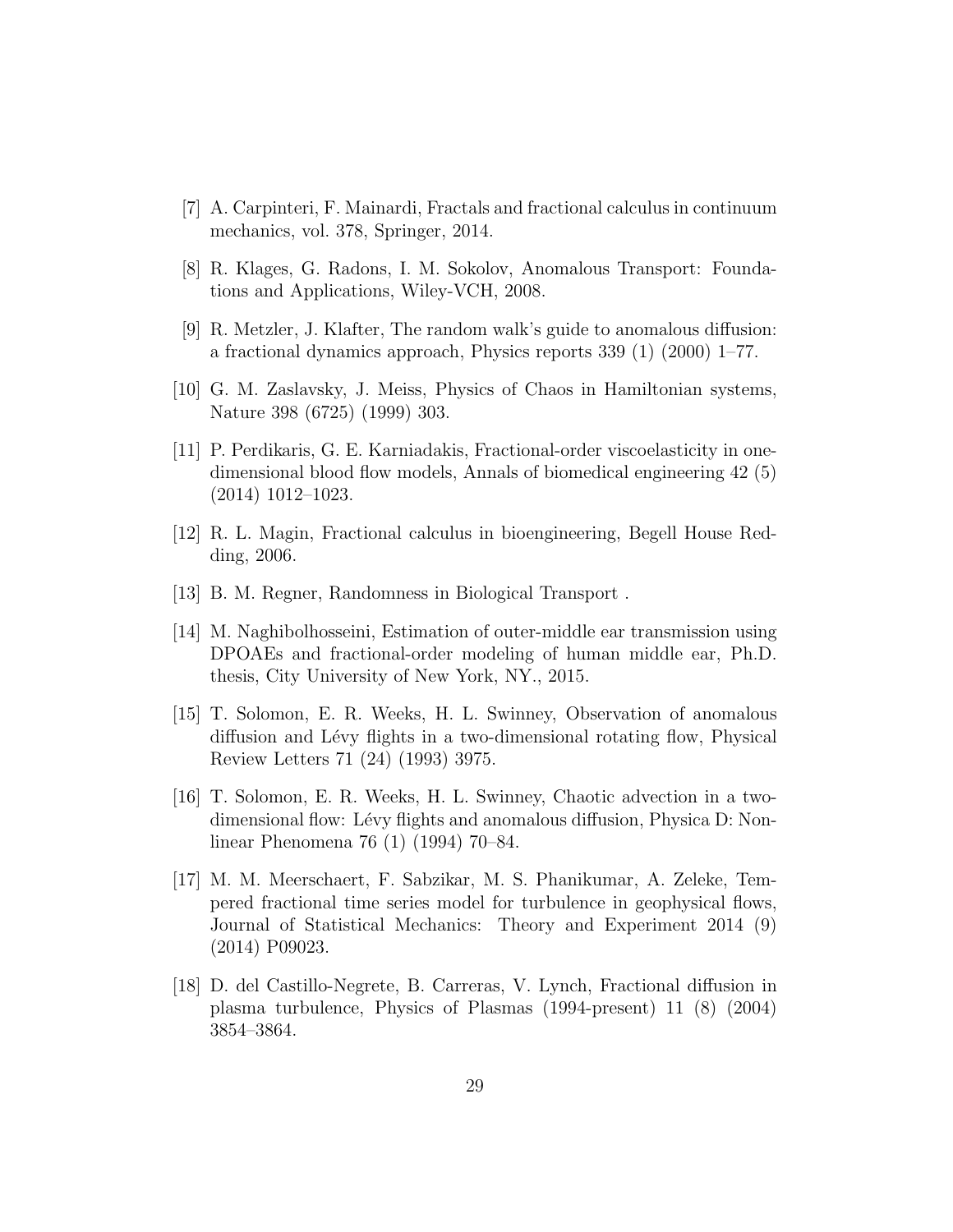- [19] D. del Castillo-Negrete, P. Morrison, Chaotic transport by Rossby waves in shear flow, Physics of Fluids A: Fluid Dynamics (1989-1993) 5 (4) (1993) 948–965.
- [20] D. A. Benson, R. Schumer, M. M. Meerschaert, S. W. Wheatcraft, Fractional dispersion, Lévy motion, and the MADE tracer tests, in: Dispersion in Heterogeneous Geological Formations, Springer, 211–240, 2001.
- [21] D. A. Benson, S. W. Wheatcraft, M. M. Meerschaert, Application of a fractional advection-dispersion equation, Water Resources Research 36 (6) (2000) 1403–1412.
- [22] K. Vafai, Handbook of porous media, Crc Press, 2015.
- [23] F. Mainardi, Fractional calculus and waves in linear viscoelasticity: an introduction to mathematical models, World Scientific, 2010.
- [24] C. Lubich, Discretized fractional calculus, SIAM Journal on Mathematical Analysis 17 (3) (1986) 704–719.
- [25] N. Sugimoto, Burgers equation with a fractional derivative; hereditary effects on nonlinear acoustic waves, Journal of fluid mechanics 225 (1991) 631–653.
- [26] N. Sugimoto, Generalized Burgers equations and fractional calculus, Nonlinear wave motion 408 (1989) 162–179.
- [27] M. M. Meerschaert, C. Tadjeran, Finite difference approximations for fractional advection–dispersion flow equations, Journal of Computational and Applied Mathematics 172 (1) (2004) 65–77.
- [28] C. Tadjeran, M. M. Meerschaert, A second-order accurate numerical method for the two-dimensional fractional diffusion equation, Journal of Computational Physics 220 (2) (2007) 813–823.
- [29] H. Hejazi, T. Moroney, F. Liu, A finite volume method for solving the two-sided time-space fractional advection-dispersion equation, Open Physics 11 (10) (2013) 1275–1283.
- [30] M. Chen, W. Deng, A second-order numerical method for twodimensional two-sided space fractional convection diffusion equation, Applied Mathematical Modelling 38 (13) (2014) 3244–3259.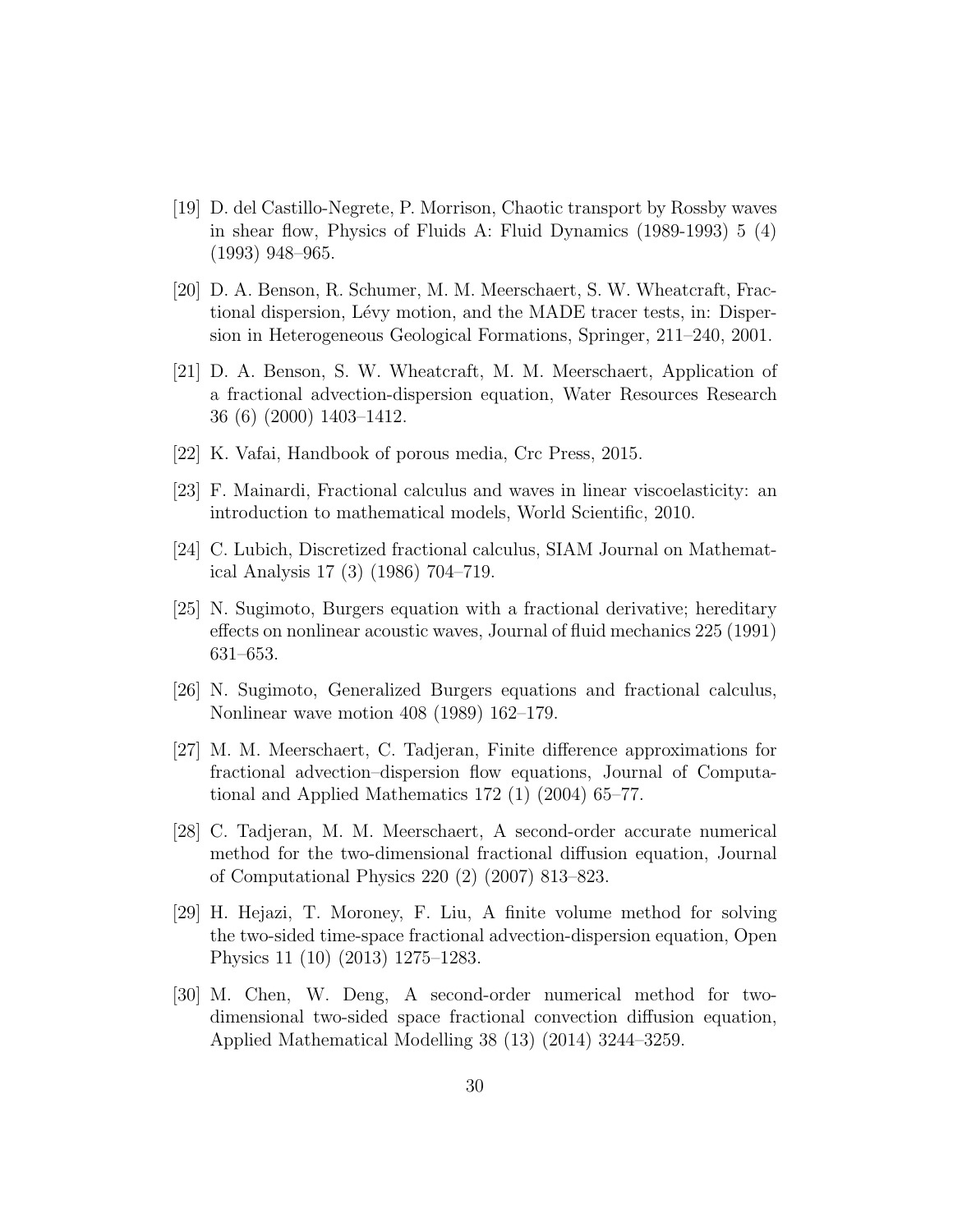- [31] F. Zeng, C. Li, F. Liu, I. Turner, Numerical algorithms for timefractional subdiffusion equation with second-order accuracy, SIAM Journal on Scientific Computing 37 (1) (2015) A55–A78.
- [32] X. Zhao, Z.-z. Sun, G. E. Karniadakis, Second-order approximations for variable order fractional derivatives: algorithms and applications, Journal of Computational Physics 293 (2015) 184–200.
- [33] D. Li, C. Zhang, M. Ran, A linear finite difference scheme for generalized time fractional Burgers equation, Applied Mathematical Modelling .
- [34] L. Feng, P. Zhuang, F. Liu, I. Turner, J. Li, High-order numerical methods for the Riesz space fractional advection–dispersion equations, Computers & Mathematics with Applications .
- [35] F. Zeng, Z. Zhang, G. E. Karniadakis, Fast difference schemes for solving high-dimensional time-fractional subdiffusion equations, Journal of Computational Physics 307 (2016) 15–33.
- [36] M. Zayernouri, A. Matzavinos, Fractional Adams–Bashforth/Moulton methods: An application to the fractional Keller–Segel chemotaxis system, Journal of Computational Physics 317 (2016) 1–14.
- [37] J. Shen, L.-L. Wang, Fourierization of the Legendre–Galerkin method and a new space–time spectral method, Applied numerical mathematics 57 (5) (2007) 710–720.
- [38] N. Sweilam, M. Khader, M. Adel, Chebyshev pseudo-spectral method for solving fractional advection-dispersion equation, Applied Mathematics 5 (19) (2014) 3240.
- [39] F. Chen, Q. Xu, J. S. Hesthaven, A multi-domain spectral method for time-fractional differential equations, Journal of Computational Physics 293 (2015) 157–172.
- [40] P. Mokhtary, Discrete Galerkin method for fractional integro-differential equations, arXiv preprint arXiv:1501.01111 .
- [41] M. Zayernouri, M. Ainsworth, G. E. Karniadakis, Tempered Fractional Sturm–Liouville EigenProblems, SIAM Journal on Scientific Computing 37 (4) (2015) A1777–A1800.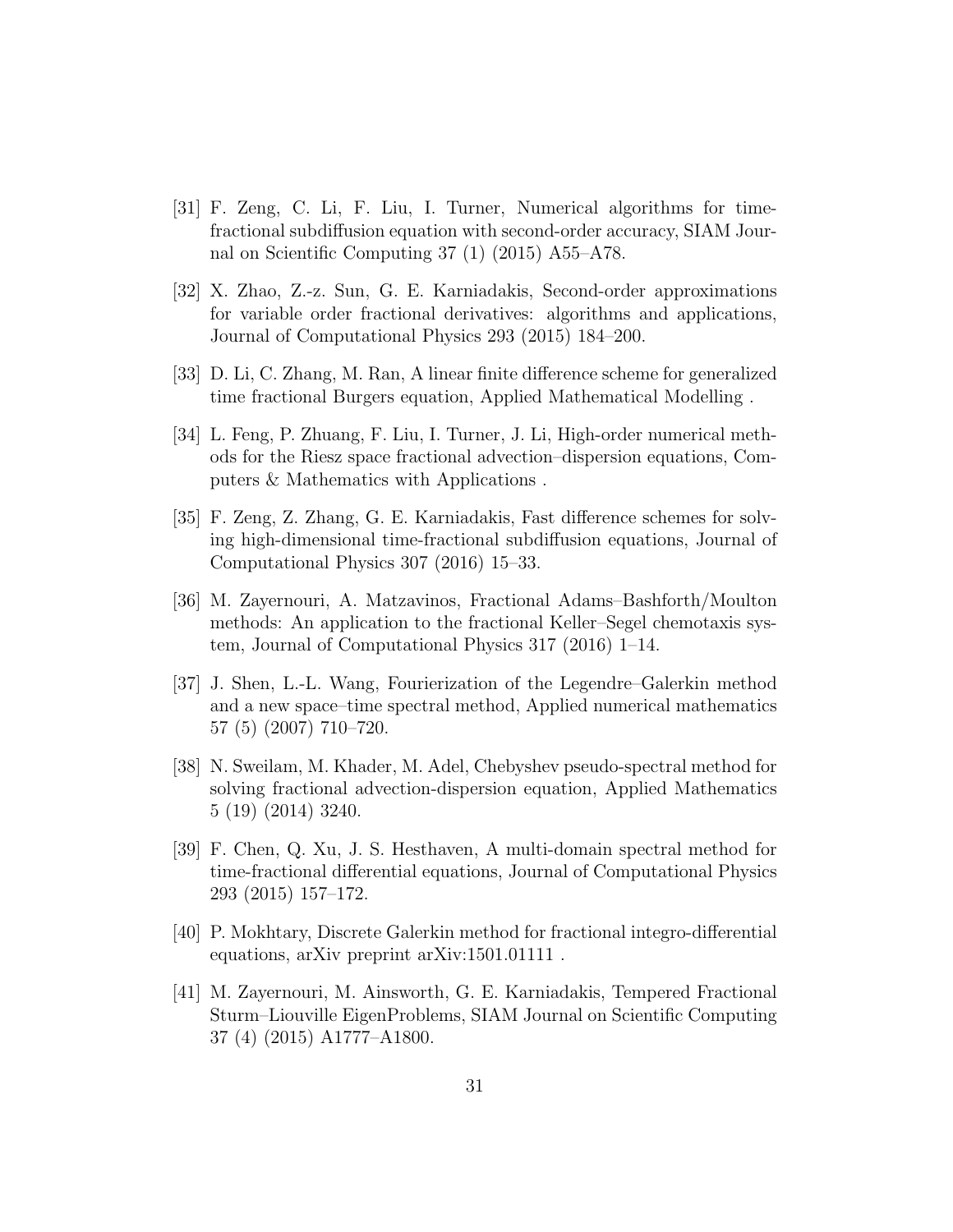- [42] M. Zayernouri, G. E. Karniadakis, Spectral and discontinuous spectral element methods for fractional delay differential equations, Submitted to SIAM J. Scientific Computing .
- [43] M. Zayernouri, G. E. Karniadakis, Exponentially accurate spectral and spectral element methods for fractional ODEs, Journal of Computational Physics 257 (2014) 460–480.
- [44] M. Zayernouri, G. E. Karniadakis, Fractional spectral collocation method, SIAM Journal on Scientific Computing 36 (1) (2014) A40–A62.
- [45] M. Zayernouri, M. Ainsworth, G. E. Karniadakis, A unified Petrov– Galerkin spectral method for fractional PDEs, Computer Methods in Applied Mechanics and Engineering 283 (2015) 1545–1569.
- [46] M. Zayernouri, G. E. Karniadakis, Fractional spectral collocation methods for linear and nonlinear variable order FPDEs, Journal of Computational Physics 293 (2015) 312–338.
- [47] M. Dehghan, M. Abbaszadeh, A. Mohebbi, Analysis of two methods based on Galerkin weak form for fractional diffusion-wave: Meshless interpolating element free Galerkin (IEFG) and finite element methods, Engineering Analysis with Boundary Elements 64 (2016) 205–221.
- [48] M. Dehghan, M. Abbaszadeh, A. Mohebbi, The use of element free Galerkin method based on moving Kriging and radial point interpolation techniques for solving some types of Turing models, Engineering Analysis with Boundary Elements 62 (2016) 93–111.
- [49] L. Zhao, W. Deng, J. S. Hesthaven, Spectral methods for tempered fractional differential equations, Mathematics of Computation ISSN 0025- 5718.
- [50] S. Chen, J. Shen, L.-L. Wang, Generalized Jacobi functions and their applications to fractional differential equations, Preprint on arXiv .
- [51] Z. Mao, J. Shen, Efficient spectral–Galerkin methods for fractional partial differential equations with variable coefficients, Journal of Computational Physics 307 (2016) 243–261.